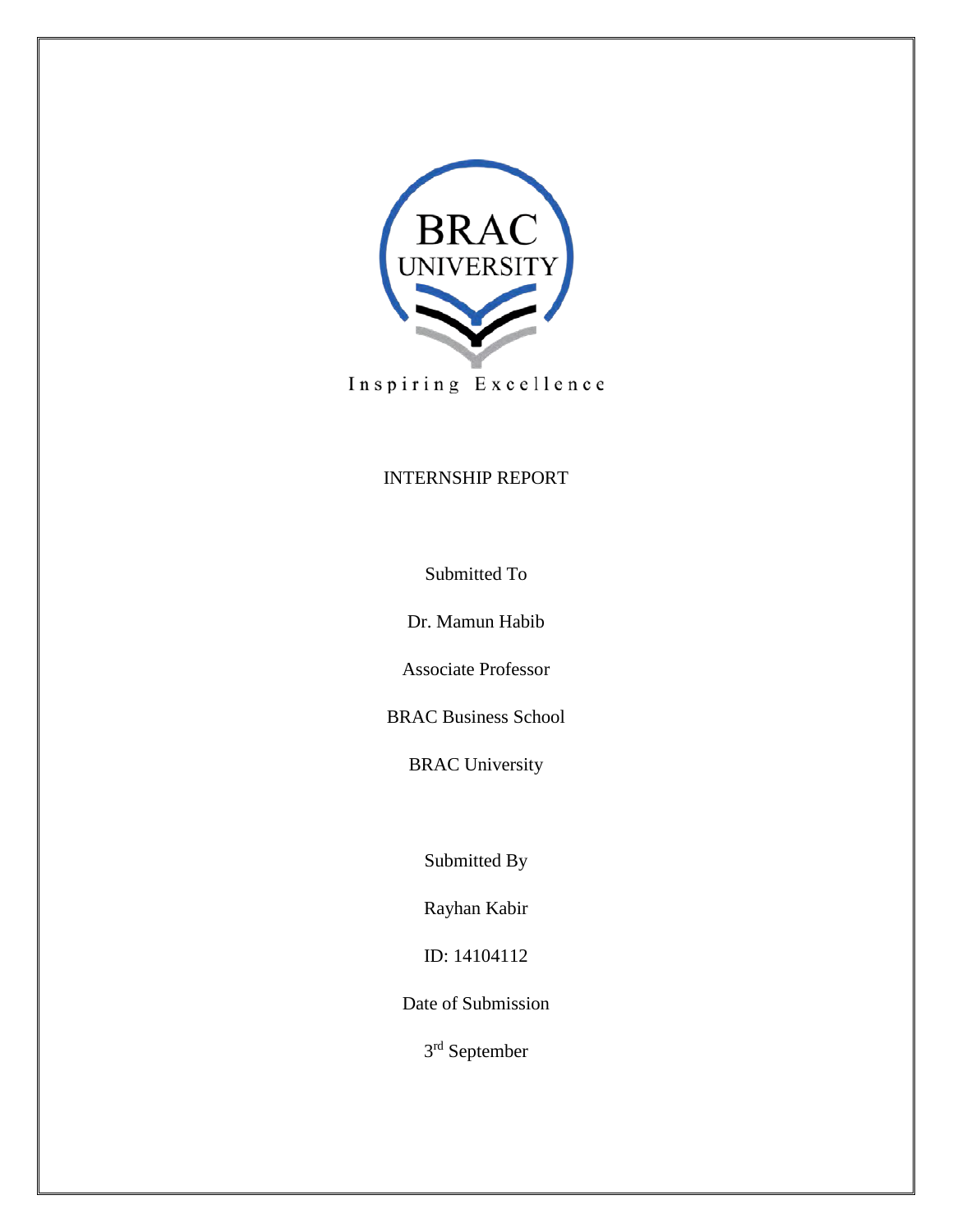# Taskeater

**Supply Chain Management Practices of Taskeater; a Leading BPO Based Organization in Bangladesh**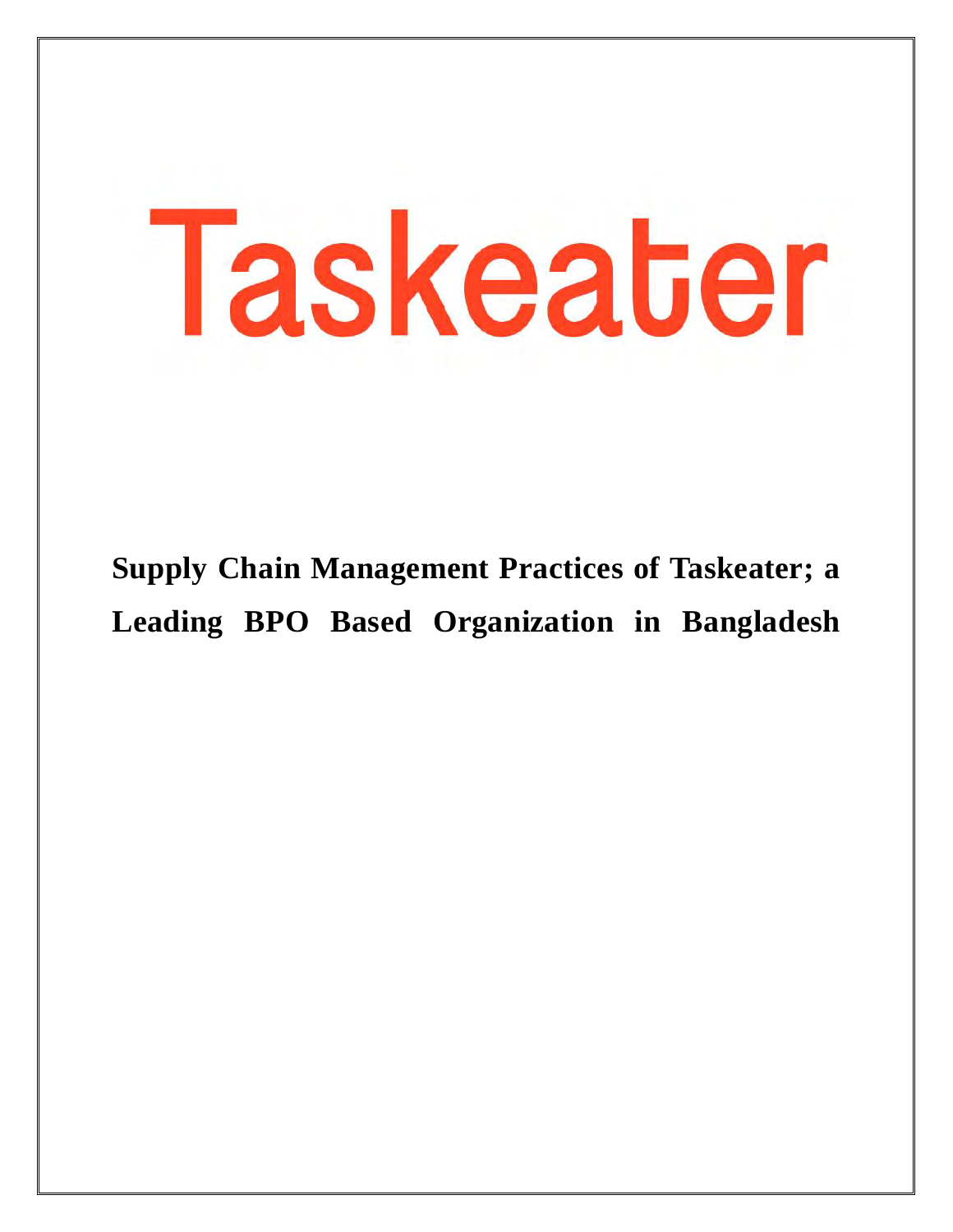September 3rd, 2018 Dr. Mamun Habib Associate Professor BRAC Business School BRAC University 66, Mohakhali, Dhaka 1212.

Subject: Submission of Internship Report on "Supply Chain Management Practices of Taskeater; a leading BPO Based organization in Bangladesh".

Dear Sir,

At first, I would like to give you my proper gratitude for approving this vital topic. The study has given me the outlook to get a reflective insight and exploit my academic knowledge in the practical world of supply chain management for an outsourcing company. This is to inform you that I have successfully completed my internship at Taskeater Bangladesh Limited. During my internship there, I was working in the Lead Generation Department, under the supervision of Mr, Asad Zaman.

It has been a boundless benefit to work under such a friendly and helpful management in a steady, friendly atmosphere. This has provided a vast learning opportunity for me and during the three months of my internship, I have learned and gained a lot.

The study contains a comprehensive study on the practices of supply chain management of Taskeater Bangladesh. The study focuses upon various relevant factors. I have provided some crucial discoveries and analysis as well as suggested some applicable recommendations.

I have attempted my level best to follow your guidelines and very much happy that you have given me the chance to prepare this report and wish that this report will meet the standards of your judgment. I will also be pleased to provide you with any explanation regarding this paper. Thank you.

Sincerely,

Rayhan Kabir ID: 14104112 BRAC Business School BRAC University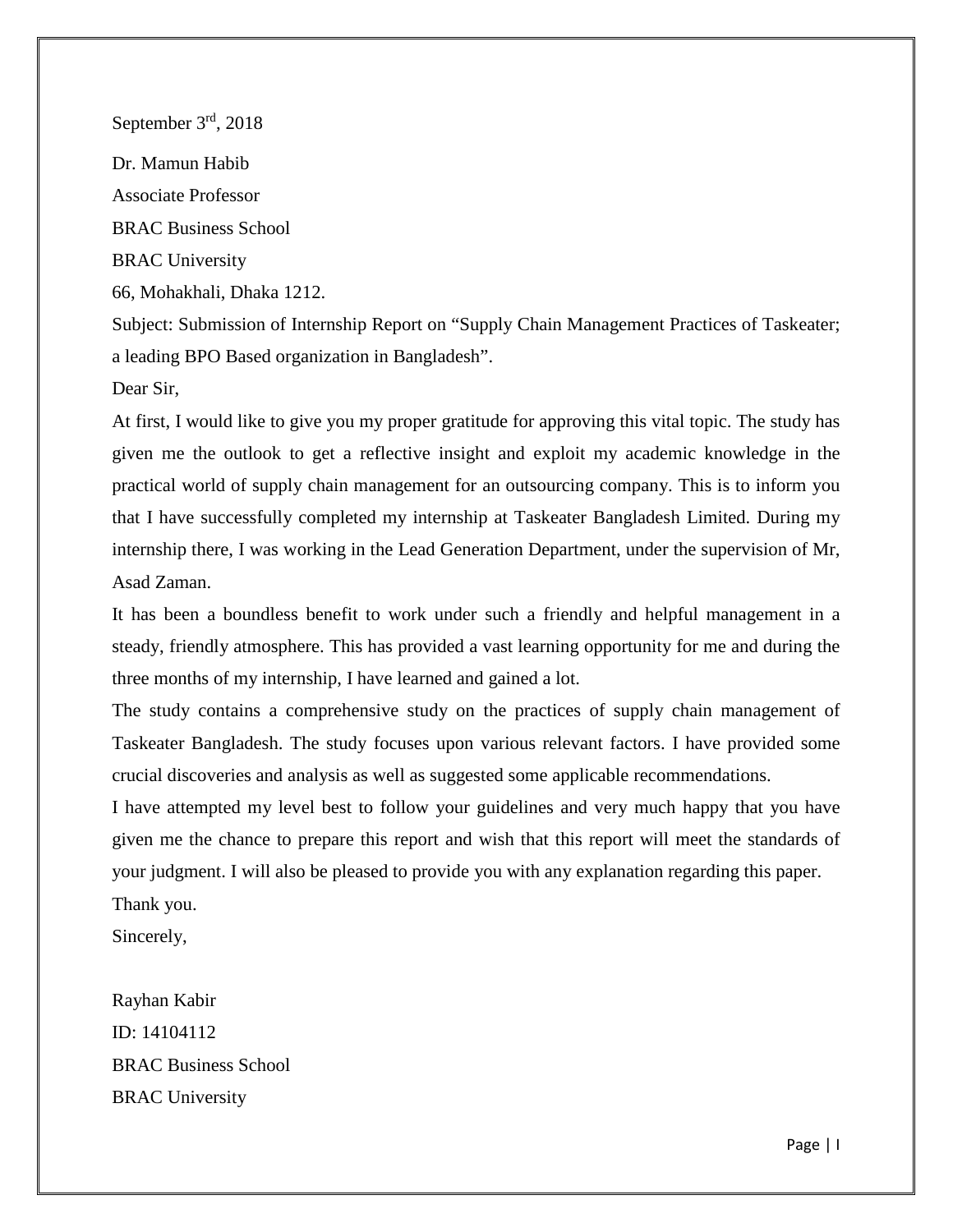# **Letter of Endorsements**

That is to certify that Rayhan Kabir is a pupil of BRAC Business School, ID: 14104112, Major in Finance as well as operations & Supply Chain Management, effectively finished his "Internship program" entitled "Supply Chain Management Practices of Taskeater; a leading BPO based organization in Bangladesh" at Taskeater Bangladesh Limited under my supervision as the partial fulfillment for the award of BBA degree.

He has executed his process according to my supervision and active steerage. He has tried his nice to do that efficaciously. I suppose his program will assist him within the destiny to accumulate his career. I want his achievement and prosperity.

Signature

……………………………

Dr. Mamun Habib

Associate Professor, BRAC Business School

BRAC University

66, Mohakhali, Dhaka-1212, Bangladesh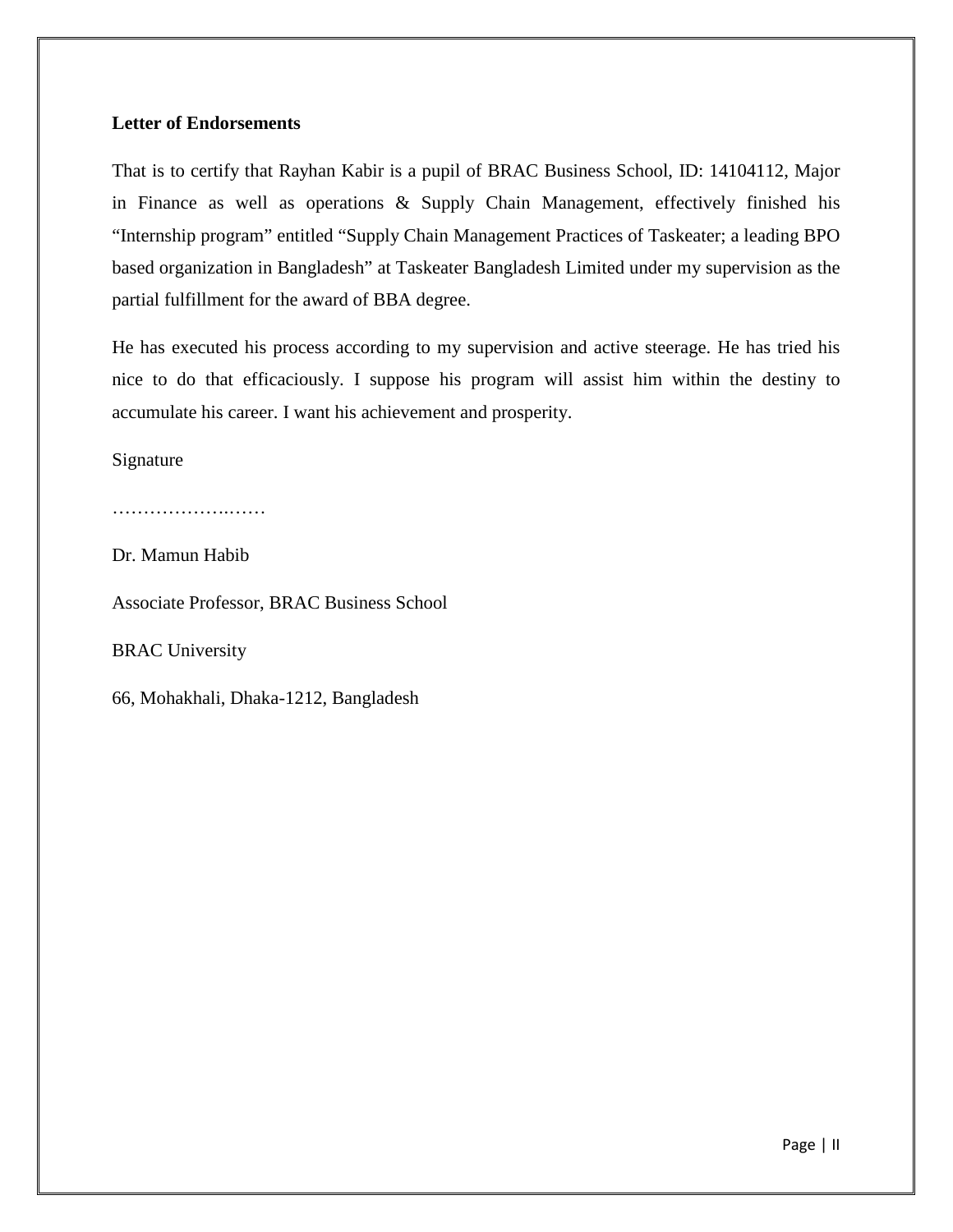### **Acknowledgement**

The successful accomplishment of this internship Report is the results of the contribution and association of a number of individuals, particularly people who took the time to share their thoughtful direction and suggestions to enhance the report. I even have the deepest feeling to my revered supervisor and mentor Mr. Asad Zaman, Team Leader of Lead Generation at Taskeater Bangladesh limited. I am glad to him for his continuous support, guidance and direction, suggestions and providing me with valuable data that was significantly required for the completion of this report. I am additionally grateful to Mr. Imtiaz Ahmed HR Manager of Taskeater Bangladesh limited for giving me the chance to try and do my job from this company and supporting me with data and resources. I am additionally grateful to the complete Taskeater family as they have been there whenever I required them. Their active participation to any or all my questions, queries during my office has created this journey a real accomplishment. It absolutely was my privilege and a good opportunity and I am honestly grateful working with such a beautiful team. Finally my sincere feeling goes to my family, friends, classmates and colleagues who helped me whenever I required.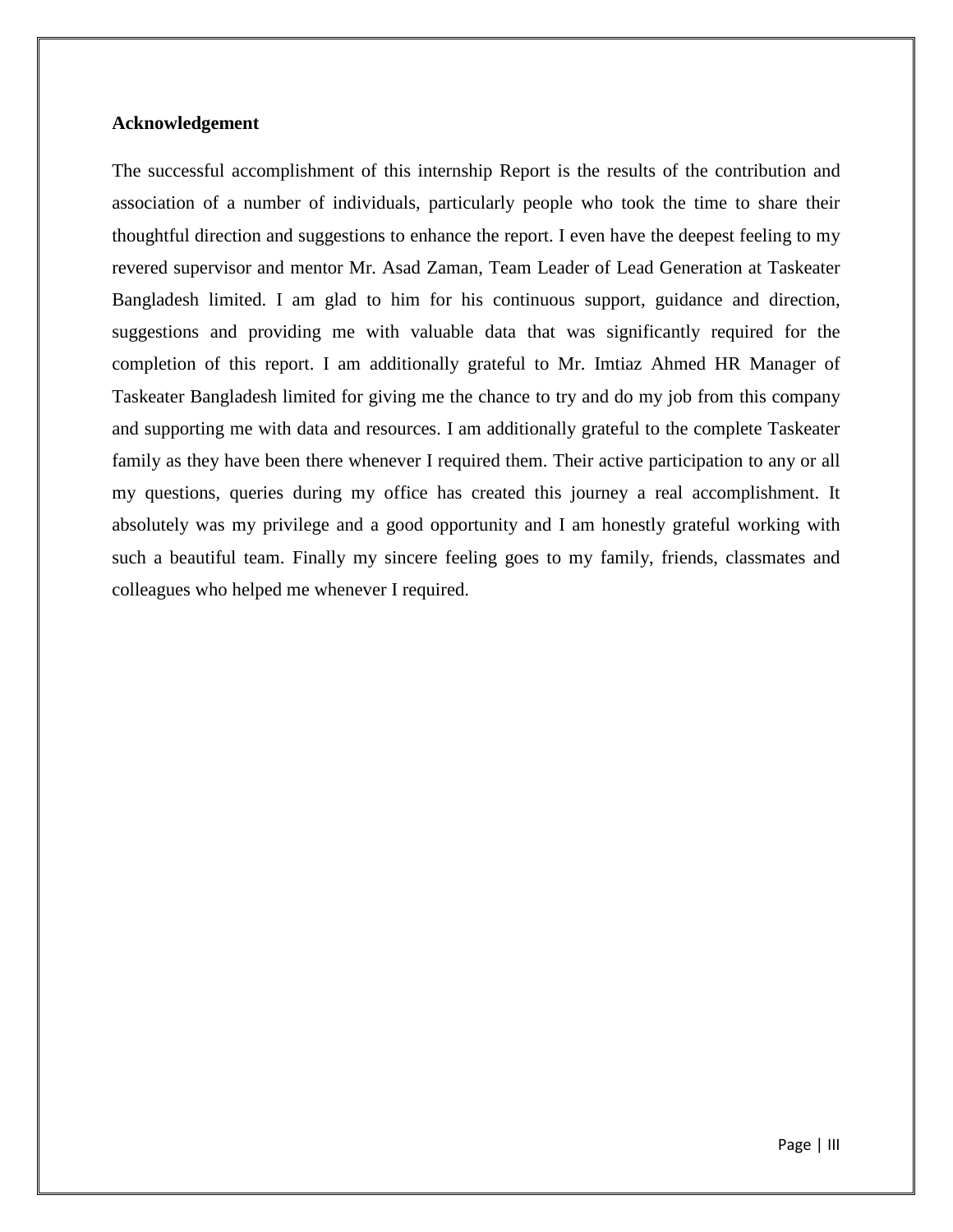## *Executive Summary*

*This paper is arranged based on my experience as working as an analyst at Taskeater Bangladesh Ltd. and knowledge from my University. At first, this report gives some overview of Business process outsourcing and Taskeater Bangladesh Limited about their work and company structure. This paper generally devoted to understanding and analyzing the Supply Chain Management processes of the Taskeater Bangladesh Ltd. In this report I have tried to discuss how Taskeater's outsourcing business works across the supply chain. However, the report also contains insights regarding the ISO certification of Taskeater which they are planning to achieve by the end of 2018. Moreover this report also discusses about the chase demand production strategy that they are following to maintain an efficient supply chain strategy. In the end this report mentions some of the problems of Taskeater and recommendation which can lead Taskeater to a better condition and increase their efficiency in Supply Chain Management as well as profitability in their business.*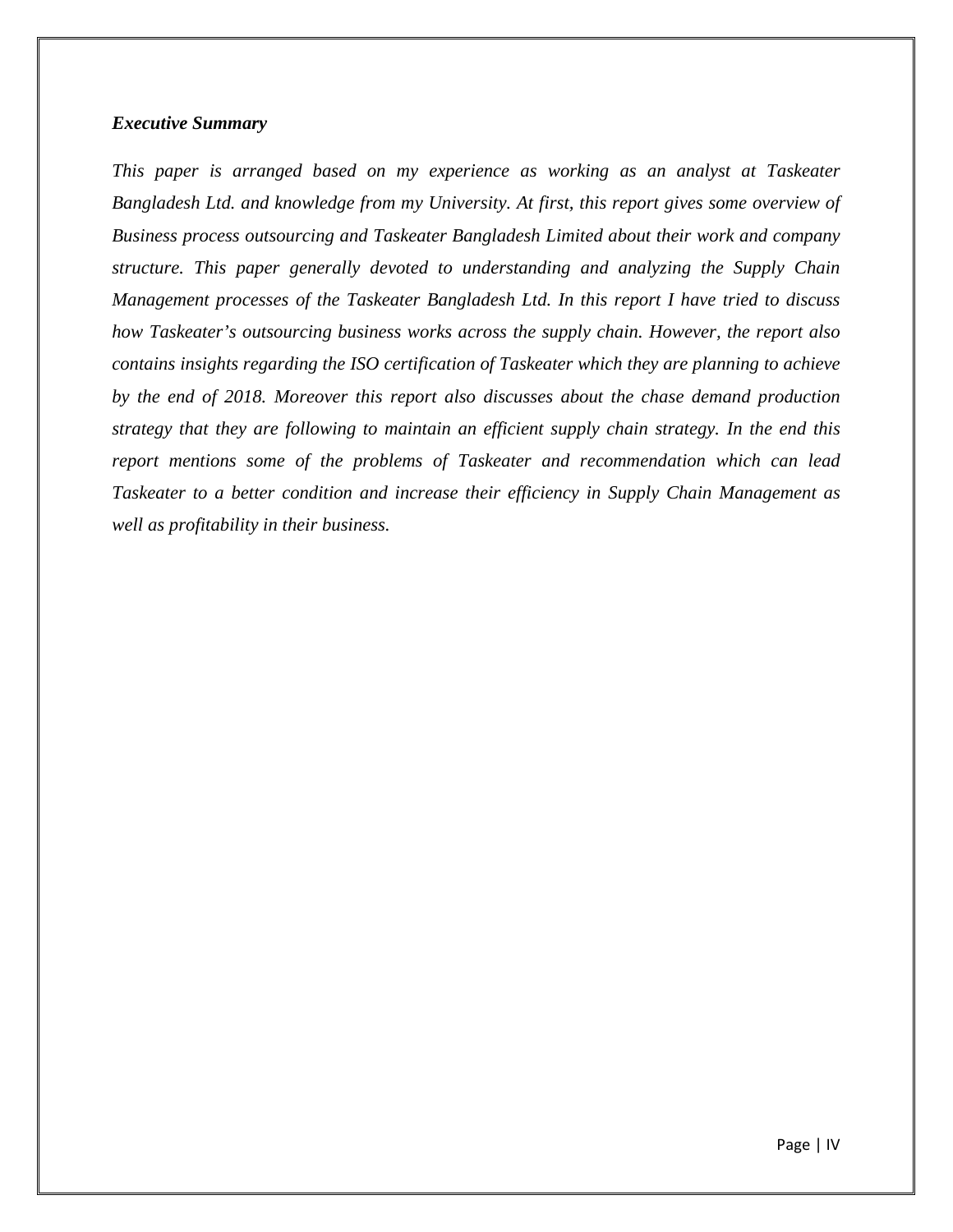# **Table of Contents**

| Chapter 5 Supply chain Management practices of Taskeater; a leading BPO based organization in |  |
|-----------------------------------------------------------------------------------------------|--|
|                                                                                               |  |
|                                                                                               |  |
|                                                                                               |  |
|                                                                                               |  |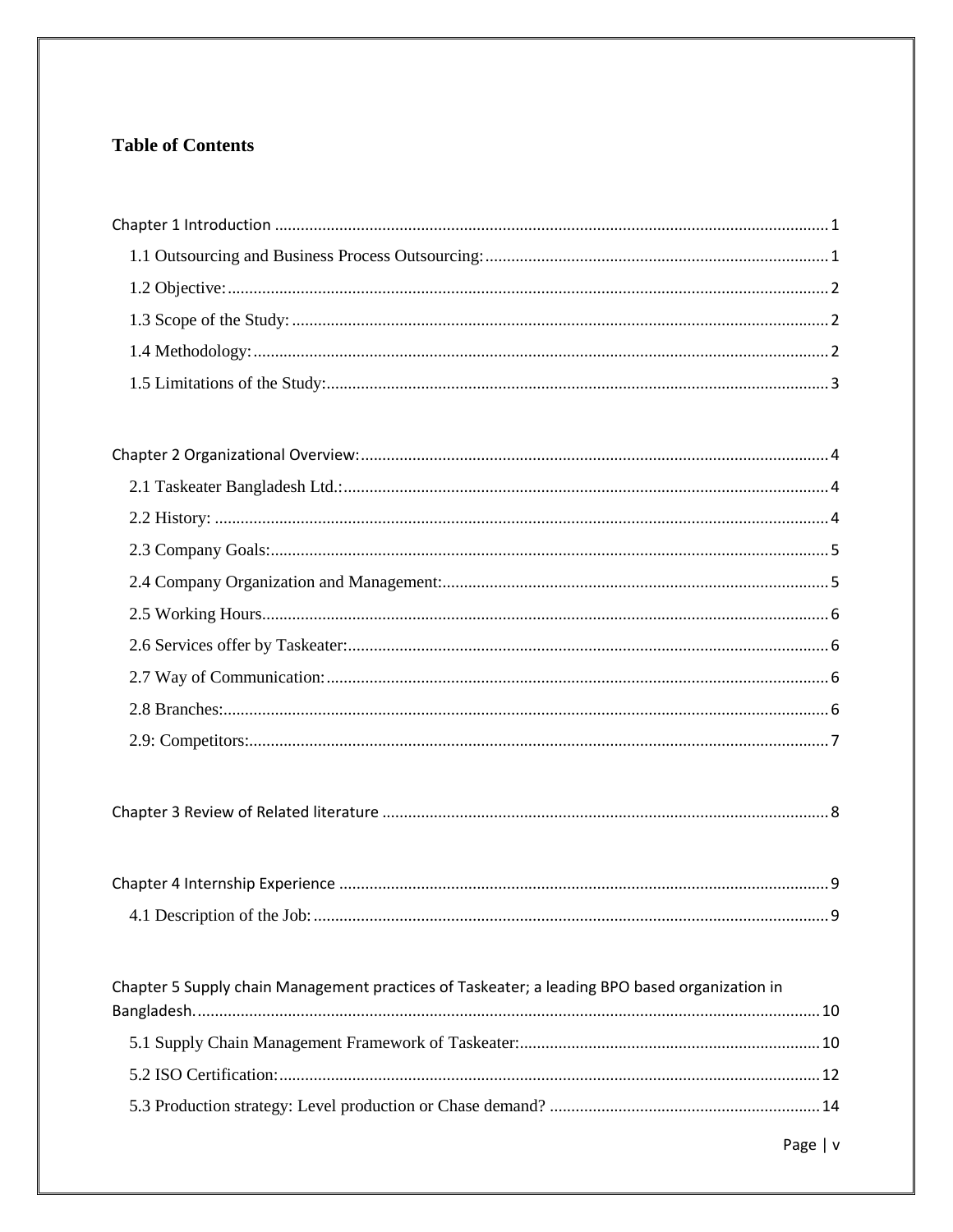| <b>Diki</b><br><b>BIDII</b> |  |
|-----------------------------|--|
|-----------------------------|--|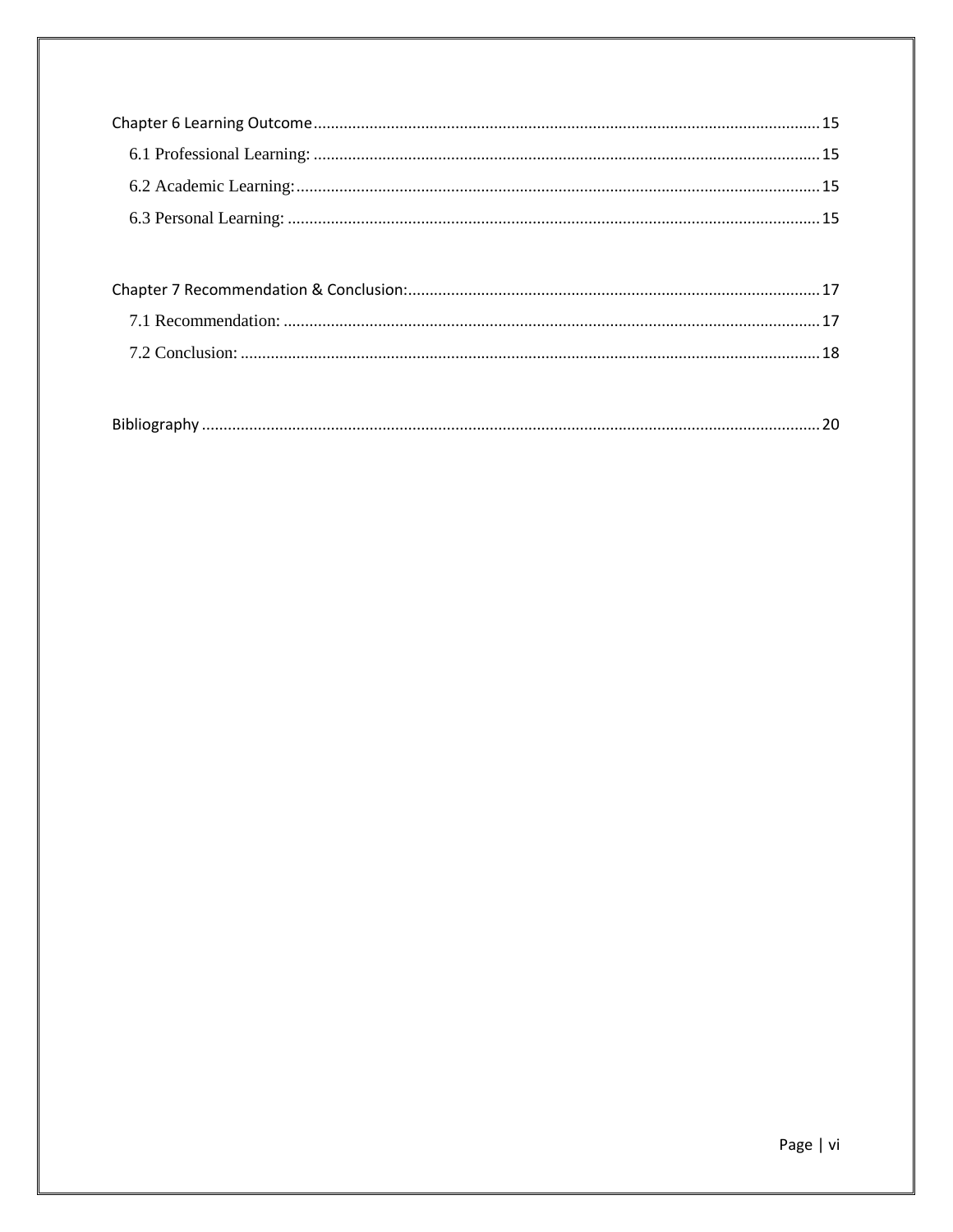# <span id="page-8-0"></span>**Chapter 1 Introduction**

### <span id="page-8-1"></span>**1.1 Outsourcing and Business Process Outsourcing:**

Outsourcing includes the contracting out of a business procedure to another gathering which is moreover acknowledged as business process outsourcing. Organizations essentially outsource to lessen certain expenses, for example, fringe or "non-core" operational expense, high assessments, high vitality costs, and uncontrolled government direction, generation and work costs. The one of kind age demography of Bangladesh, combined with the minimal effort work power and Government's Incentive for the IT benefit part, makes Bangladesh a noteworthy player at the worldwide administration outsourcing market.

So now the point is what is BPO or Business Process outsourcing? Business process outsourcing (BPO) is a technique for subcontracting different business-related tasks to outsider merchants. At the point when business process outsourcing started, it connected mainly to manufacturing substances, for example, soft drink producers that outsourced expansive fragments of their supply chains. Nonetheless, it is presently appropriate for service industry as well.

There are two areas where companies adopt business process outsourcing, back office and front office. Folks who portraits inside the back office are usually tasked with internal commercial enterprise features, such as logistics, collections and receivables or procurement. Moreover, front office outsourcing refers to contracting an enterprise's center commercial enterprise operations — accounting, payment processing, IT services, human sources, regulatory compliance, quality assurance and so forth.

A business has multiple BPO options. Business process outsourcing is measured offshore outsourcing if the deal is directed to another country. For example Taskeater Ltd basically contracted by companies from Europe and America who wants to do outsourcing for their company. Another kind of outsourcing is nearshore outsourcing where the job is assigned to a nearest country. For example if India contract Bangladeshi BPO company for their business. The last one is onshore outsourcing which refers to company's own country for example Philips an electronics company basically does this kind of outsourcing.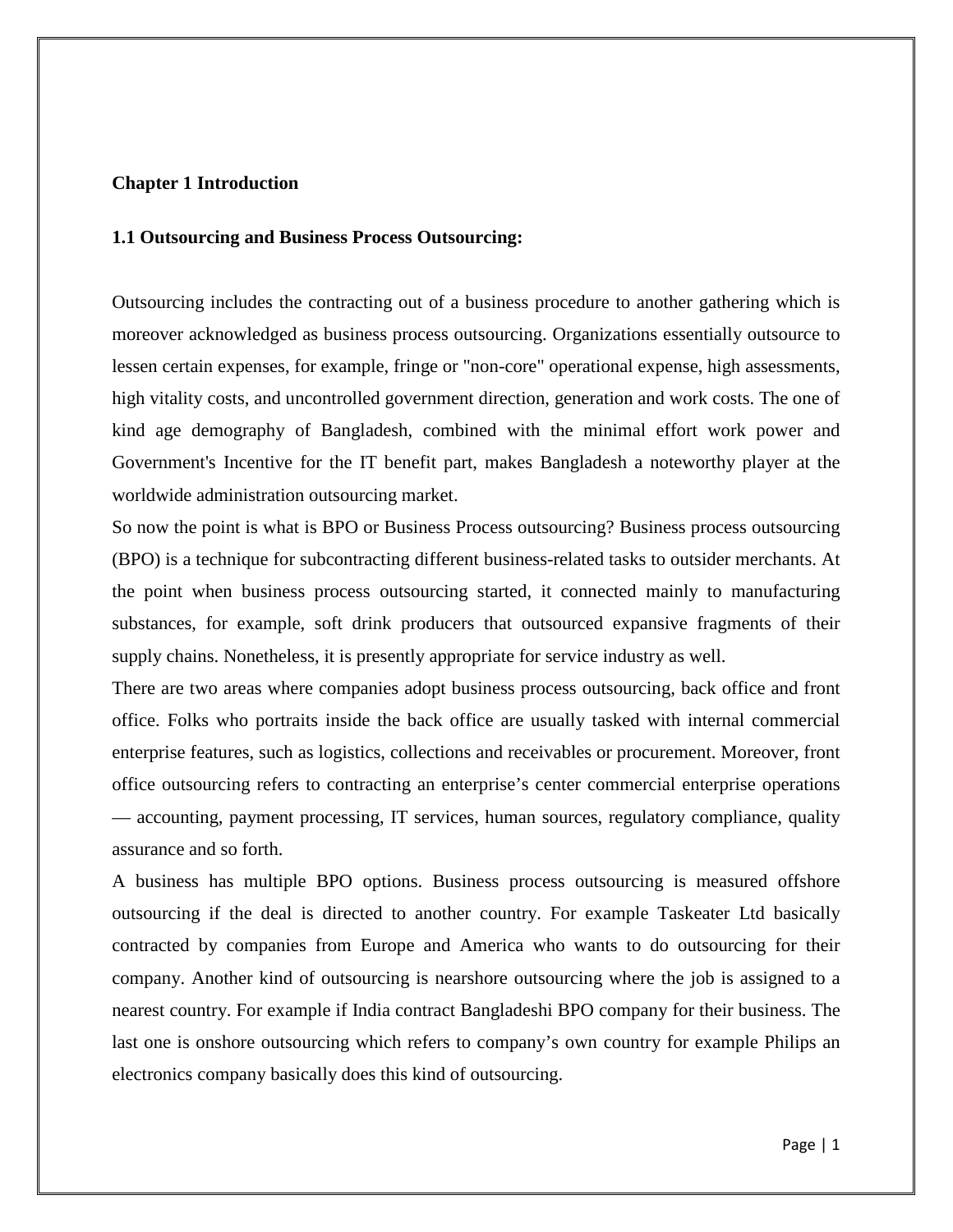For Bangladesh, the opportunities of outsourcing are enormous. The abundance of a young work force, mixed with the authority's incentive for the IT zone in current years can make Bangladesh a prime player within the international outsourcing marketplace.

Supply Chain Management of BPO based companies are basically flows from supplier to customer, where both their customer and supplier are the same people and their customer is their consumer

# <span id="page-9-0"></span>**1.2 Objective:**

There are basically two objectives behind this report

1. Principal Objective:

The principal objective is to find the "**Supply chain Management Practices of Taskeater**".

2. Secondary objective: The report is a prerequisite for the completion of BBA degree from BRAC University.

### <span id="page-9-1"></span>**1.3 Scope of the Study:**

This report will be covering **Supply chain Management Practices of Taskeater** through their outsourcing business. This project is based on the knowledge and experiences learnt from my internship at Taskeater Bangladesh Limited.

### <span id="page-9-2"></span>**1.4 Methodology:**

The entire project was completed in a systematic way, from choosing the topic to deciding the project and the whole thing in between. The main step was to choosing the topic, which I discussed with my internship supervisor, Dr. Mamun Habib. By his proper supervision and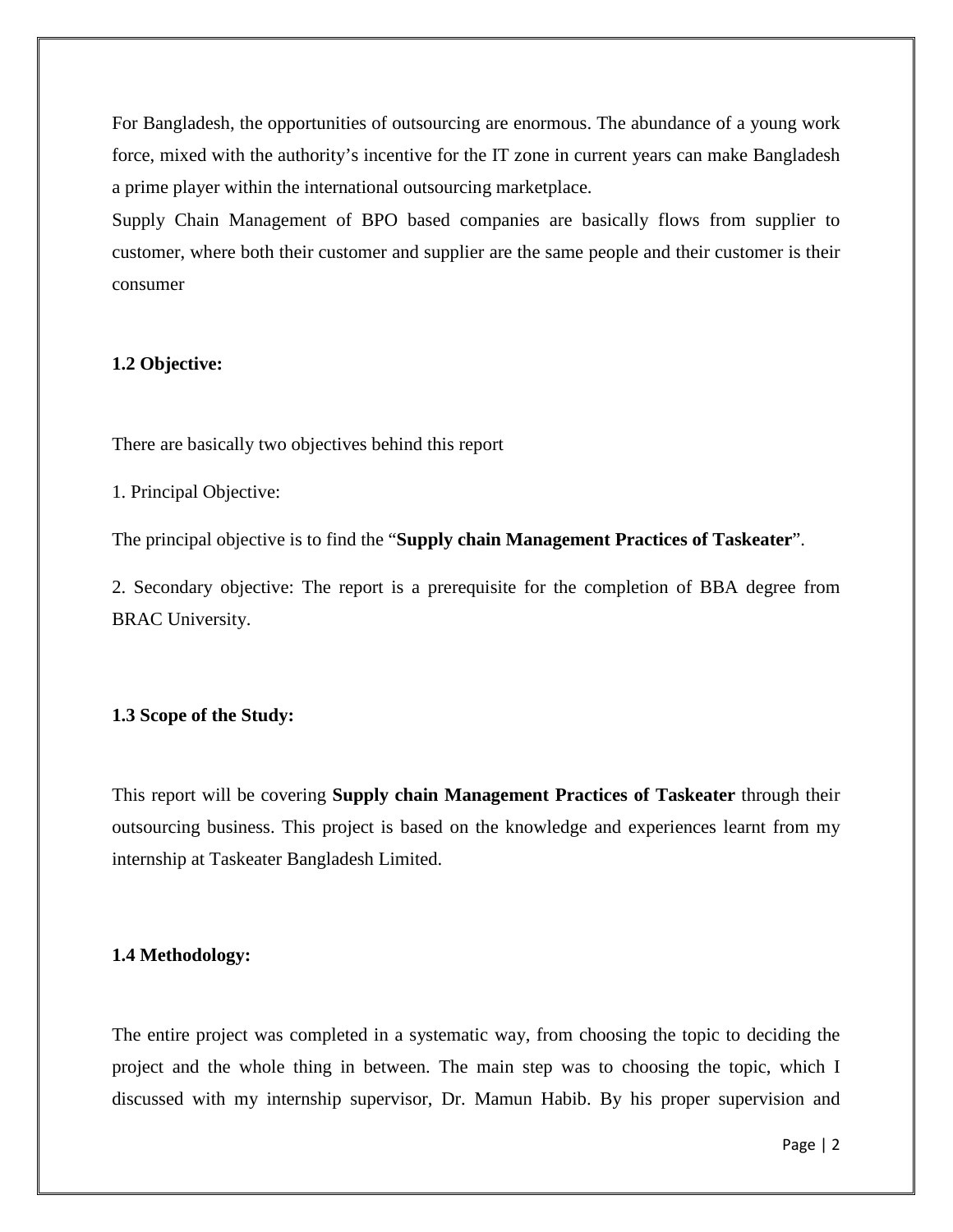support I carefully chose this subject to work on. Secondly, data sources, both principal and subordinate were required to be recognized, considered and studied in order to perform this study. Finally, a big share of all the material presented here are composed from working in the office practically and discussing with the current personnel of the company and also with my supervisor at office as well as from Quiqup (client), during my internship period at Taskeater.

For my project, primary data were gathered from my office supervisor, by talking to my client named Quiqup and the colleagues of my office. Moreover, direct observation of my supervisor and the experience I have gathered for the last three months have also helped me to learn and present relevant material to the topic in discussion of this project. On the other hand, some of the secondary data were obtained from the website of the organizations, both Taskeater and Quiqup (my client). Besides, look into over the web has equally assisted me to share insights with respect to the talked about point in this report. Every relevant information sources are mentioned at the end of this report, in the reference part. Last but not the least; this report also follows the supply chain management model, Habib, M. (2007) to relate the supply chain activities of Taskeater.

### <span id="page-10-0"></span>**1.5 Limitations of the Study:**

1. The main limitation is the topic itself, since the topic itself is moderately new thus it was difficult to find enough information to gather for my research.

2. Lack of Sufficient articles, publications and papers related to my topic was also a problem during the preparation of my research.

3. Another problem is the lack of time for my report. There could have some other things which can be added in my report but because of limited time of three months that could not be done. If there is more time, the report can get more informative.

4. There were additionally a couple of things un-replied by the administration of the organization, since they would not like to share a wide range of data regarding their supply chain management practices because some of them are very internal and confidential.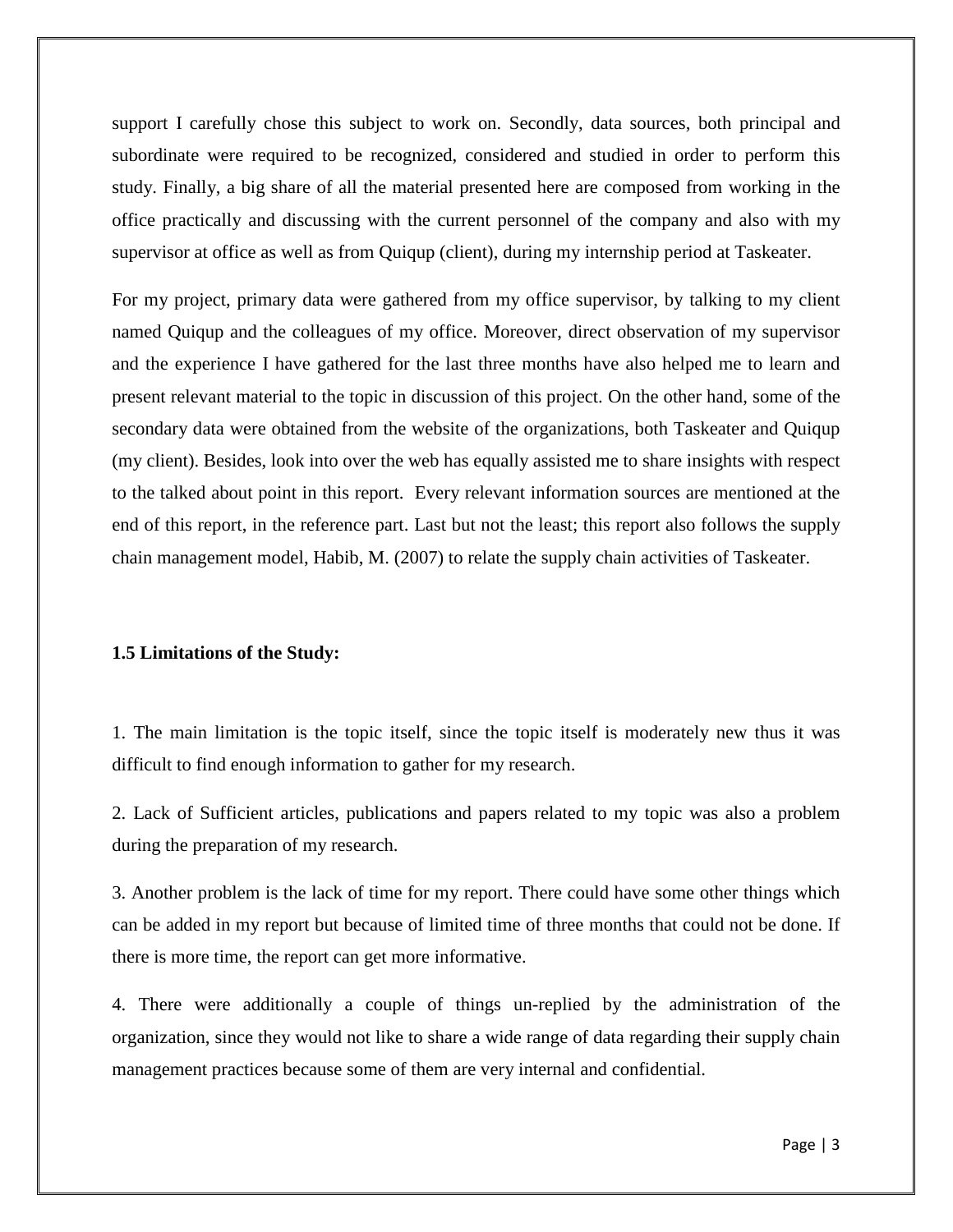# <span id="page-11-0"></span>**Chapter 2 Organizational Overview:**

# <span id="page-11-1"></span>**2.1 Taskeater Bangladesh Ltd.:**

Taskeater builds extended teams for internet companies operating primarily in Europe. Taskeater's teams support clients in areas such as data processing, back-end operations, content moderation, lead generation, and online marketing. Taskeater sets up ongoing dedicated teams that work directly with clients. Clients view Taskeater as a way to outsource certain processes so that they can focus on innovation and the areas that are core to their competitive advantage.

Taskeater's current and past clients are from around the world, including from Finland, Sweden, Denmark, Holland, United Kingdom, Australia, United States, Lithuania, France, Canada and Germany.

# <span id="page-11-2"></span>**2.2 History:**

- Taskeater was founded in March 2014 as a Finland-based corporation with its main office in Dhaka, Bangladesh.
- In March 2015, Taskeater Bangladesh Limited was incorporated to support the growing organization in Dhaka.
- In August 2015, Taskeater hired its first Europe-based employee in London to beginning building its international sales organization.
- In February 2017, Taskeater moved into its first commercial office premises in Mirpur14.
- As of July 2017, Taskeater had 220 employees.
- As of September 2017, Taskeater had 280 employees.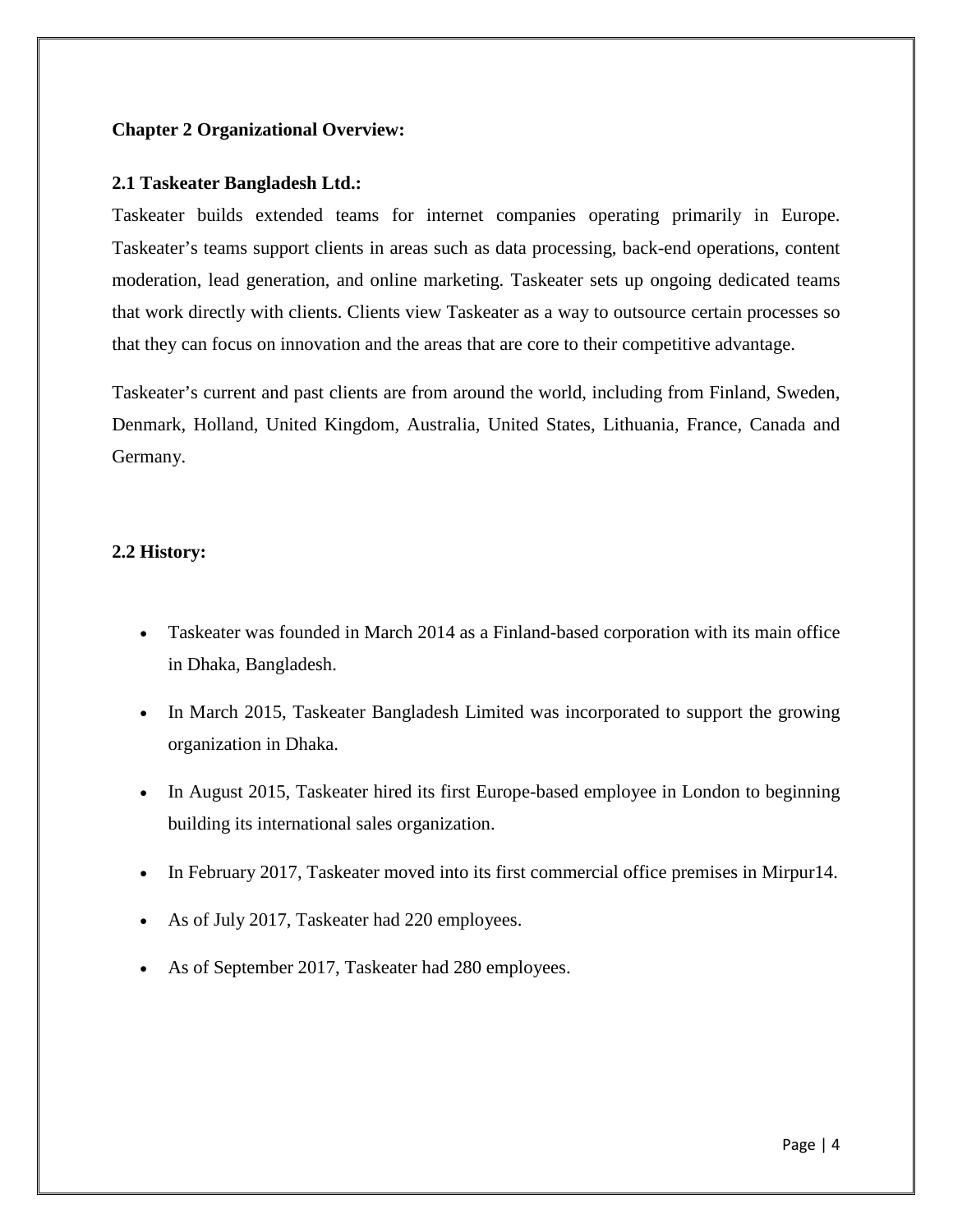# <span id="page-12-0"></span>**2.3 Company Goals:**

Taskeater does not have a mission or vision statement, but instead two clear goals:

- 1. To become a brand of choice for high growth companies in Europe for outsourcing.
- 2. To become an employer of choice for young professionals in Bangladesh.

### <span id="page-12-1"></span>**2.4 Company Organization and Management:**

The current company organization as of 12 April 2018 is depicted in the following diagram:

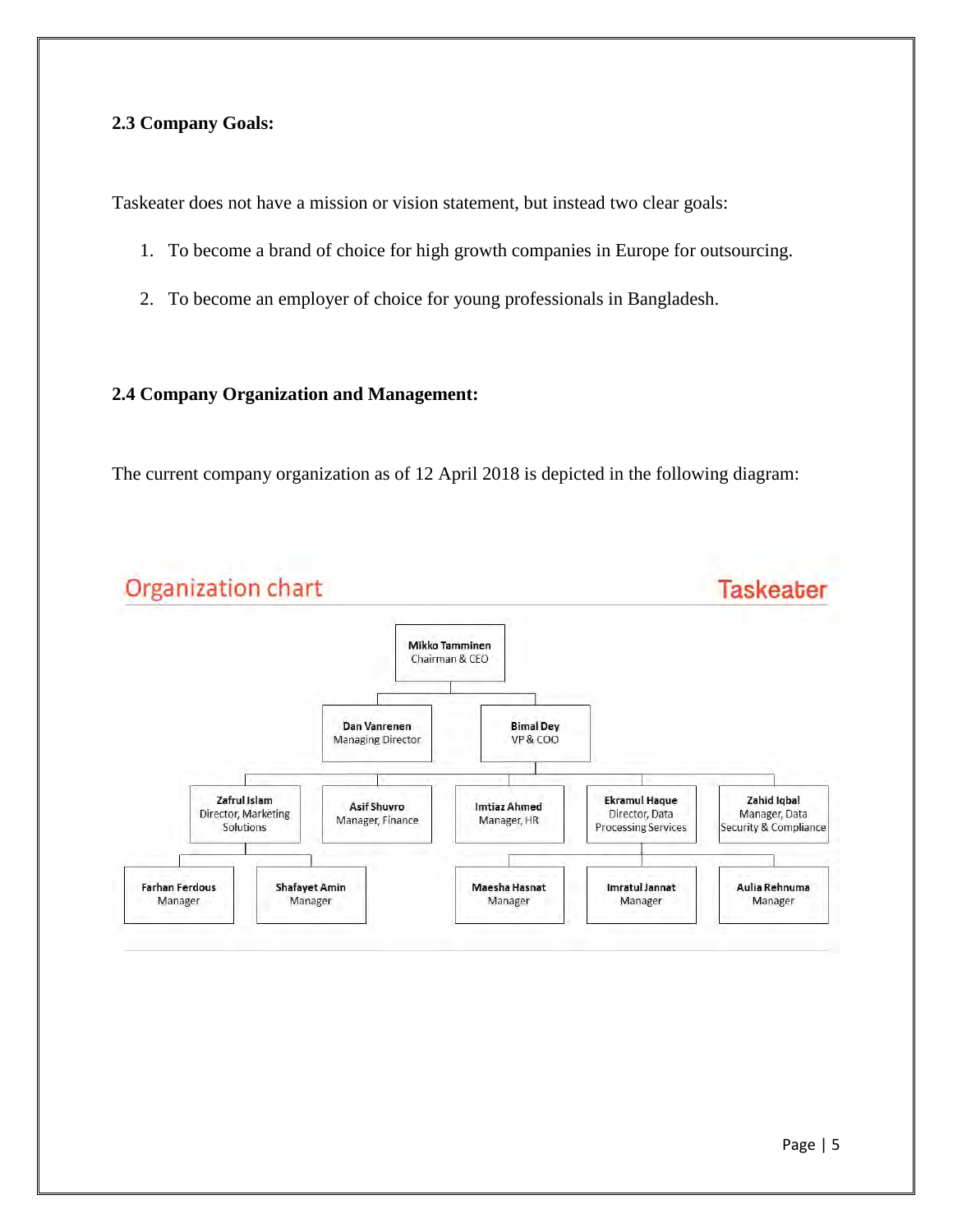# <span id="page-13-0"></span>**2.5 Working Hours**

The Company operates two standard office shifts in Dhaka:

- Monday to Friday, 10AM to 6PM (the day shift)
- Monday to Friday, 6PM to 2AM (the evening shift)

# <span id="page-13-1"></span>**2.6 Services offer by Taskeater:**

-Lead Generation -Content Moderation -Order Processing -Data-entry -Tagging and Categorization -Transcription -Online Data Collection -Security Camera Surveillance & Call Centre auditing etc.

# <span id="page-13-2"></span>**2.7 Way of Communication:**

The three main channels of business communication internally and with clients are Company's registered Email, Skype and Slack.

# <span id="page-13-3"></span>**2.8 Branches:**

Currently Taskeater has four offices across four different countries, those are;-

1. Waterloo Road, London, SE1 8UL, United Kingdom.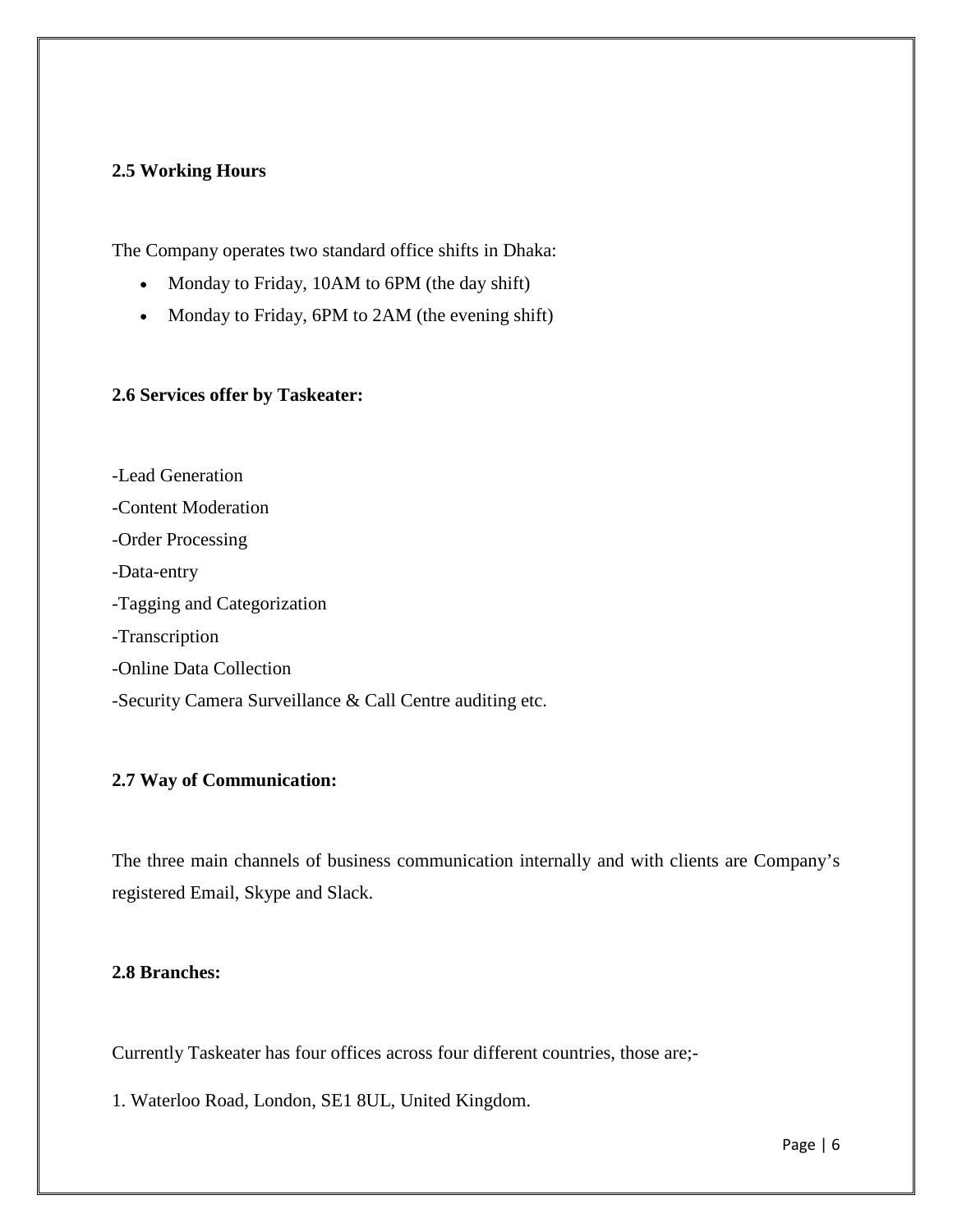- 2. Langorintie 119 00890, Helsinki, Finland.
- 3. Lollandsgatan 29164 43, Kista, Sweden.
- 4. CRP Building, Mirpur 14, Dhaka 1206, Bangladesh.

# <span id="page-14-0"></span>**2.9: Competitors:**

Taskeater is a multinational company, thus it is competing nationally and internationally, though most of The BPO companies offer unique services still some of the Taskeater's rival companies are Service Engine BPO, Bangladesh Association of Call Center and Outsourcing – BACCO, Fortune Tech, DataPath Ltd. Genex Infosys Limited, HiTech etc. The increasing number rising BPO companies in Bangladesh is a major concerning point for The Company.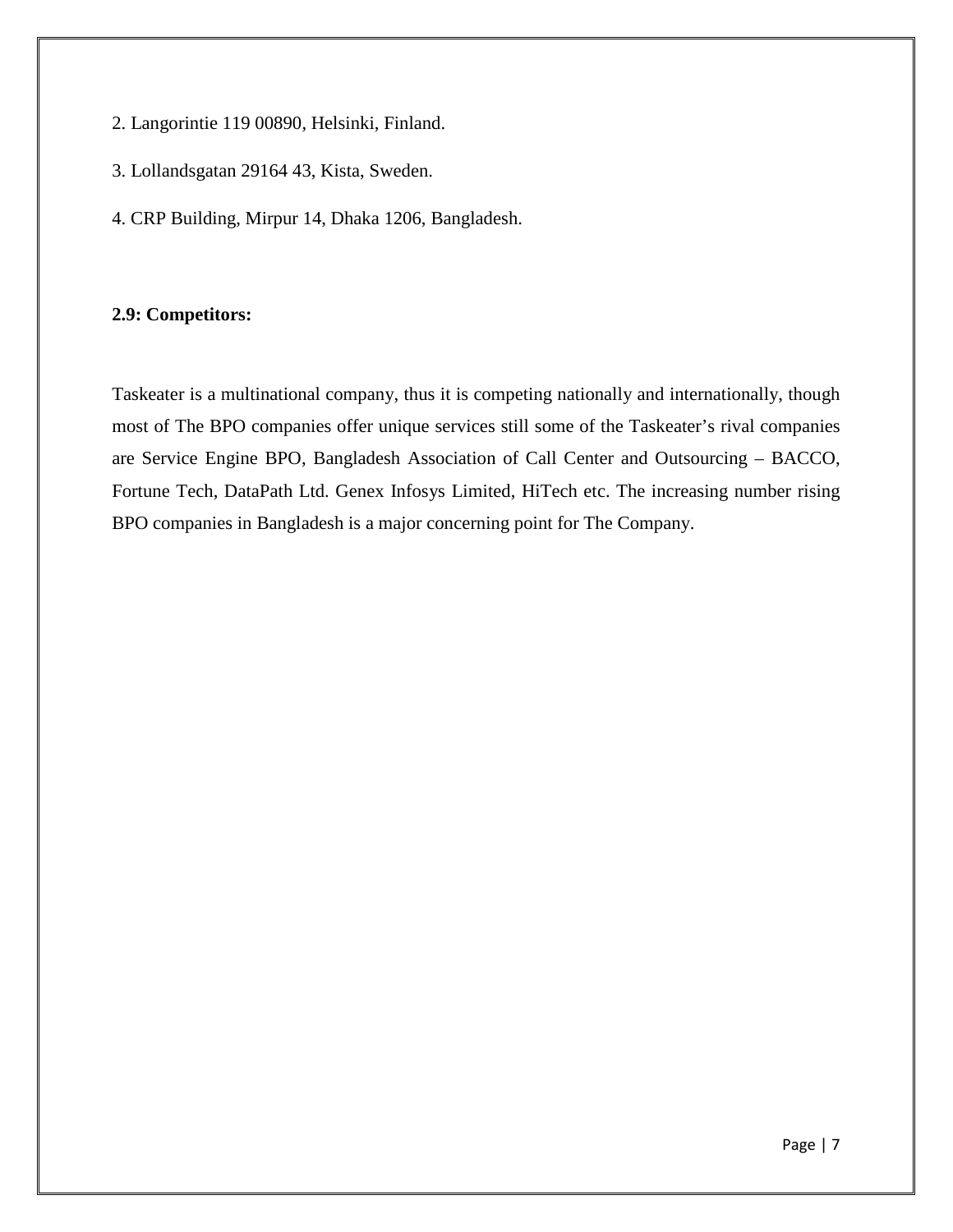## <span id="page-15-0"></span>**Chapter 3 Review of Related literature**

To describe the supply chain management of Taskeater, the writer of this report found a lot of journal and article regarding supply chain management. However, most of the papers are all about manufacturing industry. Very few people talked about service industry, some of them are Dibb and Simkin, 1993; Sampson, 2000; Habib, 2007; Habib & Jungthirapanich, 2008. To perform this report the writer follows ITESCM model (Habib, 2007), which is an empirical research model of educational supply chain management established by Habib, M. (2007). In this report the writer shows ITESCM model, (Habib, 2007) is a useful to link relate the supply chain management of an outsourcing organization like Taskeater Bangladesh LTD. Like ITESCM model the writer of this also classified the supply chain management of Taskeater into supplier, service provider and customer and the flow of raw materials to finished product. ITESCM model is concentrated on the universities and all stakeholders, such as specialists in university administration, faculty associates, supervisor, proprietors and graduates etc. (Habib, 2010). Similarly, this report also talks about the employees of Taskeater, supervisor, and all the people who are associated and contributing to the Company.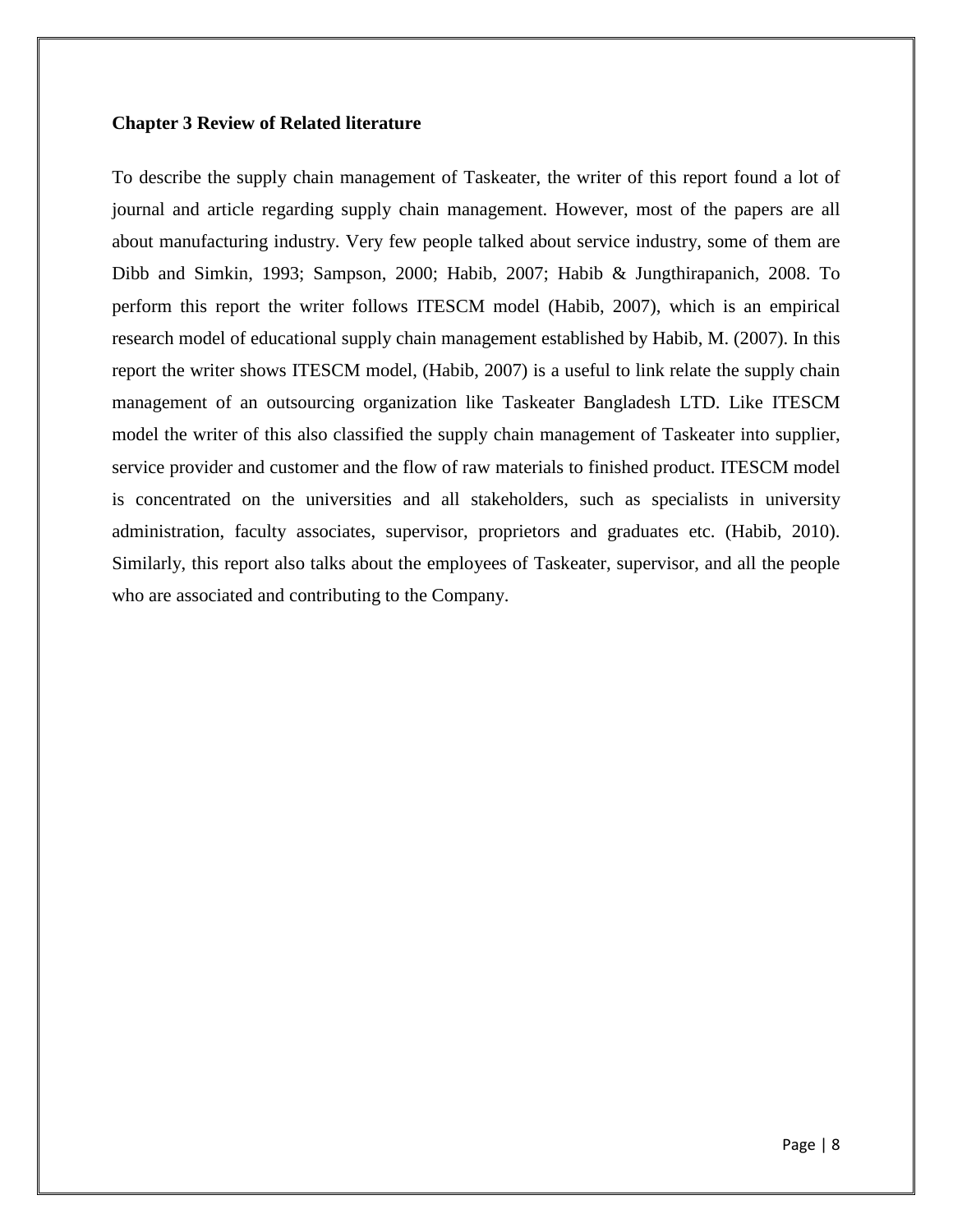# <span id="page-16-0"></span>**Chapter 4 Internship Experience**

# <span id="page-16-1"></span>**4.1 Description of the Job:**

I am currently working as an Analyst of Taskeater. The Lead Generation is my department. Now question comes what is lead generation? Lead Generation is basically finding personal and nonpersonal information like Emails, phone number, postcode address etc. for the business purpose. In my department my team leader Mr. Asad Zaman trained me perfectly and made me understood about the job. Basically Taskeater provides on the job training to its employees so that employees can understand their responsibility faster, my team leader first trained me to collect Email IDs of different professionals. After that time by time I have learned how to find postcode address phone numbers and LinkedIn professional profile, online stores, outlets etc.

After successfully completed my training period for a week, they assigned me to a client named Quiqup a last mile delivery service company situated in United Kingdom. From that time to till now Quiqup becomes my main focus. Till now, they have assigned me to perform different types of lead services (services associated with lead generation). First month Quiqup assigned me to find leads for their targeted companies that they are going to affiliate for their delivery business where most of their targeted companies are London based restaurant and electronics companies. They wanted to provide logistics/ delivery support for them thus all they needed was finding their necessary information to contact with them and do the rest. In this 3 months I have been giving client Quiqup, my all the cooperation on behalf of Taskeater which is helping them to conduct their own business.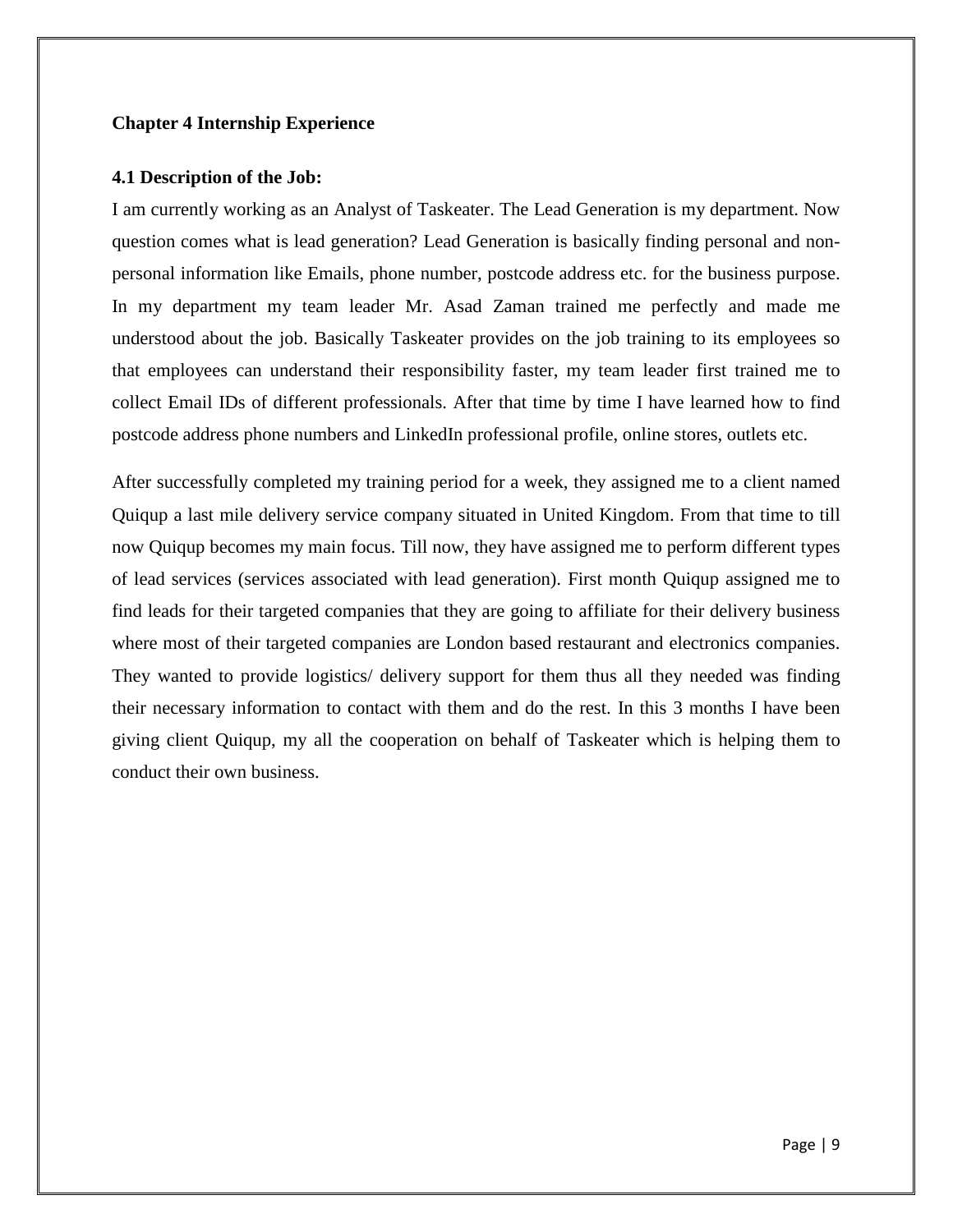<span id="page-17-0"></span>**Chapter 5 Supply chain Management practices of Taskeater; a leading BPO based organization in Bangladesh.** 

### <span id="page-17-1"></span>**5.1 Supply Chain Management Framework of Taskeater:**

In this chapter I will be discussing how Taskeater practices and manages their supply chain from top to bottom. There are many departments in my organization but as I have worked for the Lead Generation Department I will be discussing how lead generations supply chain works through various process and steps.

I have mentioned earlier what is lead generation and how it works and helps the company. Thus I am directly going to the discussion part. Basically supply chain of Taskeater has 3 steps and those are: Suppler, service Provider and customer. For Taskeater's supply chain I have related Taskeater's supply chain management with ITESCM Model, Habib, M. (2009).

**Supplier:** In order to find the leads the client gives us necessary files like documents, instruction sheets, and different website address. Thus, it is very easy to say that Clients themselves are our main supplier for our outsourcing. Moreover, to perform those services we need to visit different websites regularly where we can get necessary information. Some of them that I regularly visit are; Gmail, Skype, betacompanies UK, Crunchbase, Whois.com, Zomato, Tripadvisor different social media websites such as LinkedIn, Facebook etc. It is needless to say all those websites are all also serving as our suppliers.

**Service provider:** The service providers are basically the employees of Taskeater, Taskeater employees, Analyst, Team leaders, Managers and Directors. They are the people who are giving this service. For example in my Lead generation, my client gives order and instruction to my Team Leader Mr. Zaman who instructs me to understand the job perfectly and then I do it according to client's criteria or preference. Our Lead Generation director Mr. Zafrul Islam and manager Mr. Farhan Ferdous also supervise our job by visiting my Google sheet (or the software suit where I am working on) carefully once or twice a week. Thus basically from top to bottom everybody is affiliated with the job somehow.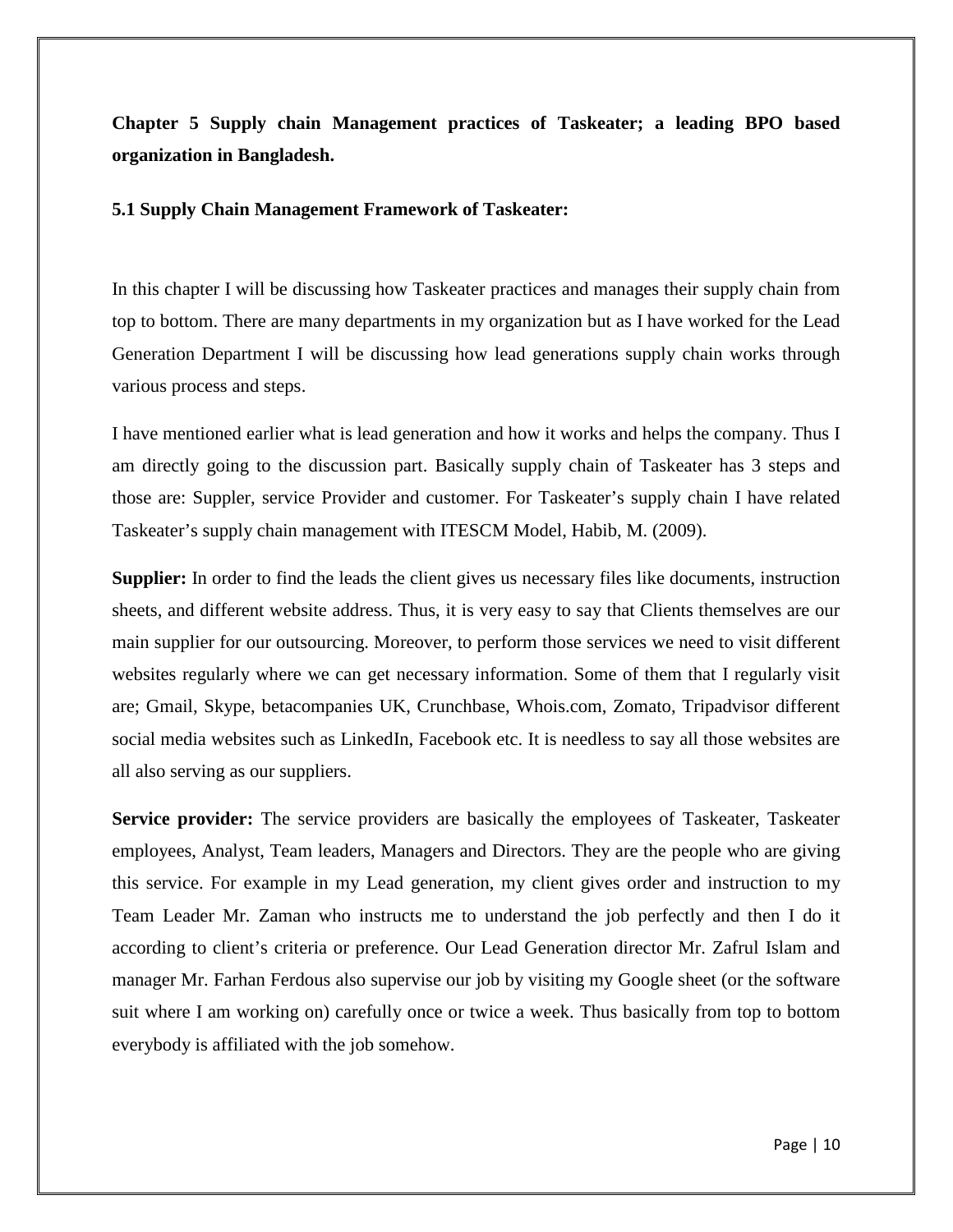**Consumer:** Taskeater basically offer services for B2B. Almost every client is an organization. The service we are giving is basically goes to them. Thus they are the people who are getting our output or services. Basically, our Clients themselves are the ultimate customers. For example, my client Quiqup gives us necessary files and instructions to generate leads. After providing our services we submit our task to Quiqup so they are the people who are getting our service back. By our services they operate and perform their own business. For example, once Quiqup gave us a task for their business campaign where they need to get important leads to whom they want to target as their vendors for their campaign. We help them to find those lead. As a result, they can now launch their campaign successfully. In this way they work as our ultimate customers.

If we draw a model based on ITESCM Model Habib, M. (2009), the model of supply chain for Taskaeater can be like this;



The flow of service is one directional from Supplier to customer. Where, the flow of information is bidirectional as the information passes from both sides.

We can draw the framework for Taskeater's supply chain by understanding their outsourcing activities. This is basically consisting of Raw materials, Input, processing and output. The framework has shown in the diagram in the next page;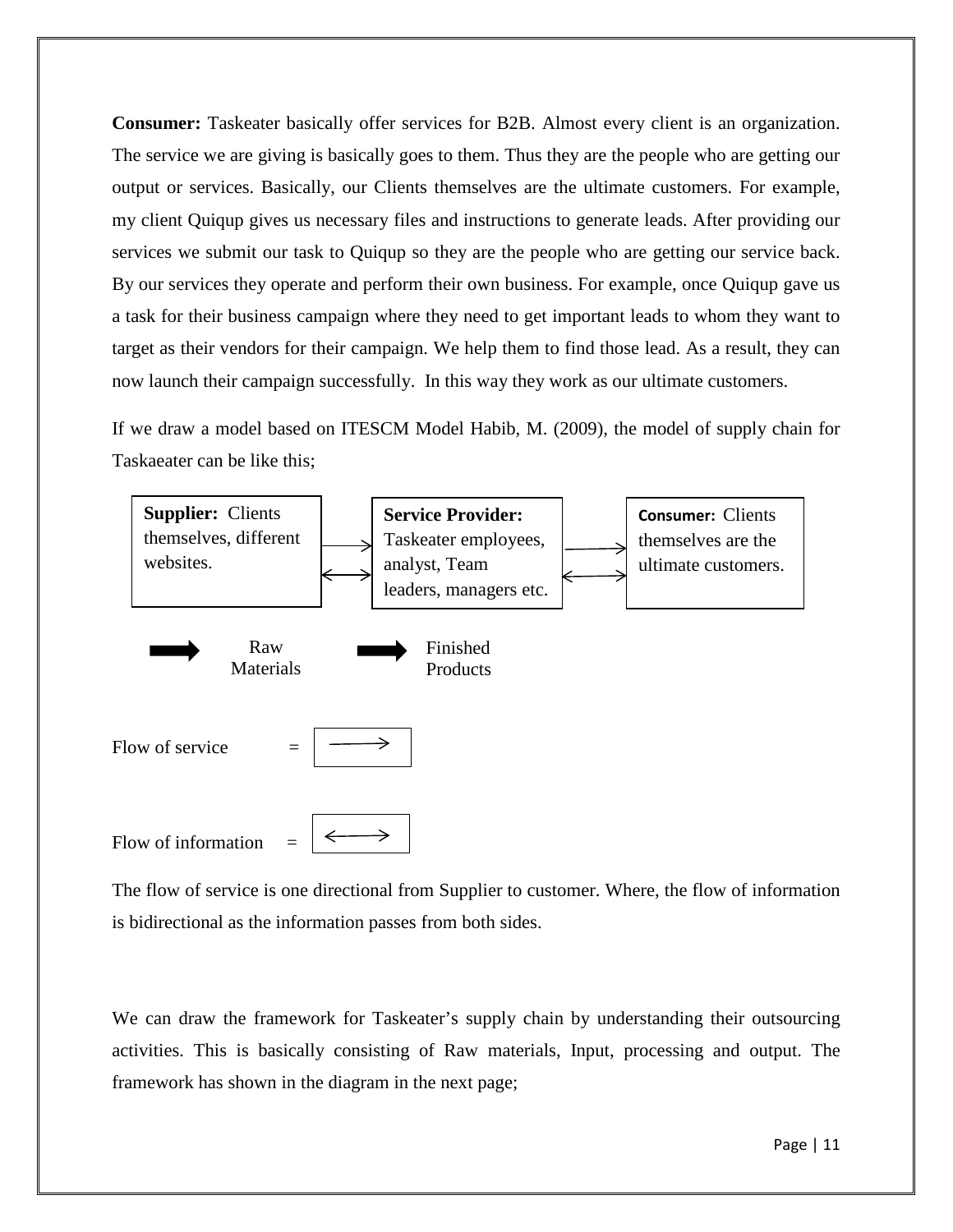| <b>Raw Material</b> | Input |                       | <b>Processing</b>               |         | Output          |     |
|---------------------|-------|-----------------------|---------------------------------|---------|-----------------|-----|
|                     |       |                       |                                 |         |                 |     |
|                     |       |                       |                                 |         |                 |     |
| Receiving data and  |       |                       | Internet, Different   Analyzing | and     | <b>Updating</b> | and |
| Google              |       | websites, server etc. | searching                       | through | submitting.     |     |
| spreadsheets etc.   |       |                       | websites                        | and     |                 |     |
|                     |       |                       | filtering etc.                  |         |                 |     |

**Raw Materials:** Receiving the order and data needed to perform the task such as URL of different websites, spreadsheets etc.

**Input:** Internet, Internet web browser, such as Google Chrome, Mozilla Firefox Opera etc. Our preferred web browser is Google Chrome. Our input includes; interpreting the data which are given from our client, understanding the client's task, discussing with our Team leader directly or through Skype or email and so on.

**Processing:** Finding leads through different techniques, such as finding contact information, emails, postcode, and phone numbers. Then filtering the bad emails through different apps like: Hubuco, Email inspector etc. and verifying other information carefully is also part of processing.

**Output:** Updating and submitting the final verified leads and other information to the clients as an output or finished product.

# <span id="page-19-0"></span>**5.2 ISO Certification:**

Taskeater is recently working for ISO certification. It is basically a quality management system. Taskeater is planning to get the IS0 9001 certification. ISO preparation is at the final stage. Since the first stage audit in April 2018, Taskeater worked with improvement areas pointed out by the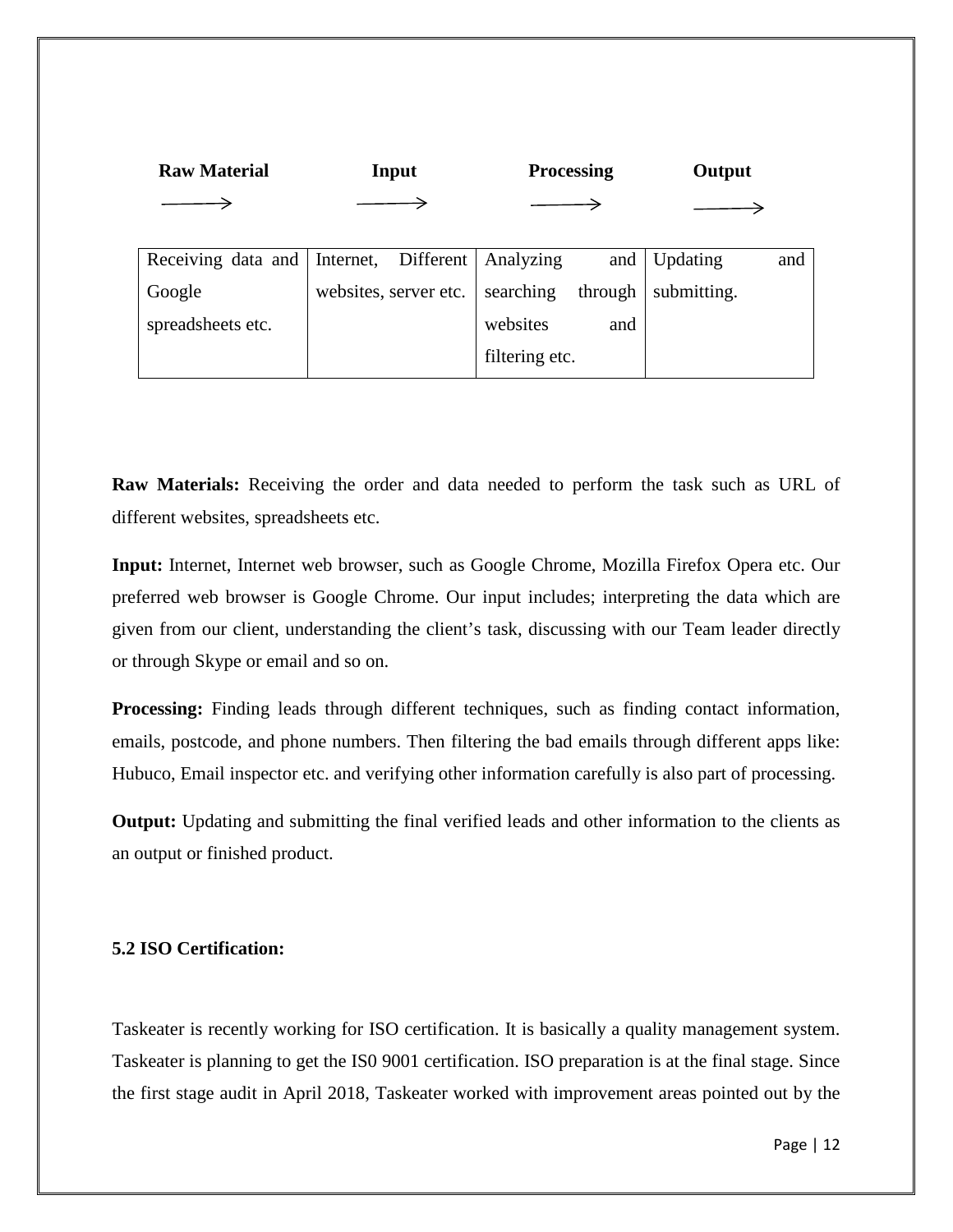external auditor and trained company's managers as ISO internal auditors. Company is expected to get this certificate by the end of 2018. Through achieving this ISO certificate company will get some benefit which are discussed below;

**Enhancement of company's credibility and image** – ISO 9001 is a world over recognized standard. It has come to be the muse for growing a best management machine round the sector, changing many formerly posted necessities. Whilst a client is seeking out a supplier, it is usually a requirement to have a QMS primarily based on 9001 to be considered. Attaining ISO 9001 certification can be a powerful marketing device.

**Client satisfaction improvement** – One of the satisfactory control concepts which might be the inspiration of the ISO 9001 necessities is to improve client satisfaction with the aid of making plans for and striving to meet customer necessities. By increasing company's customer satisfaction Taskeater will hold more loyal clients as happy and satisfied clients are the key to keeping customer loyalty. These kinds of clients will bring extra revenues to the company.

**Evidence based decision making** – A standard of ISO 9001 is the necessity to practice evidence based decision making. By driving our decisions based on the evidence, rather than on any kind of assumed feelings, Taskeater can be more attentive on assigning assets to the zones that will increase efficiencies and saving costs.

**Create a continual improvement culture** – It is the third quality management principle of ISO 9001. By using this approach to enhance company's tactics and organizational output, Taskeater will find efficiencies and cost savings, along with the use of systematic procedures when issues arise so they can lessen the effect of the trouble and increase the rate of recovery.

In the end, it can be said that, getting ISO certification will give Taskeater a well-organized Quality Management Systems that will save huge time and expense, increase efficiency and eventually will increase customer relationships.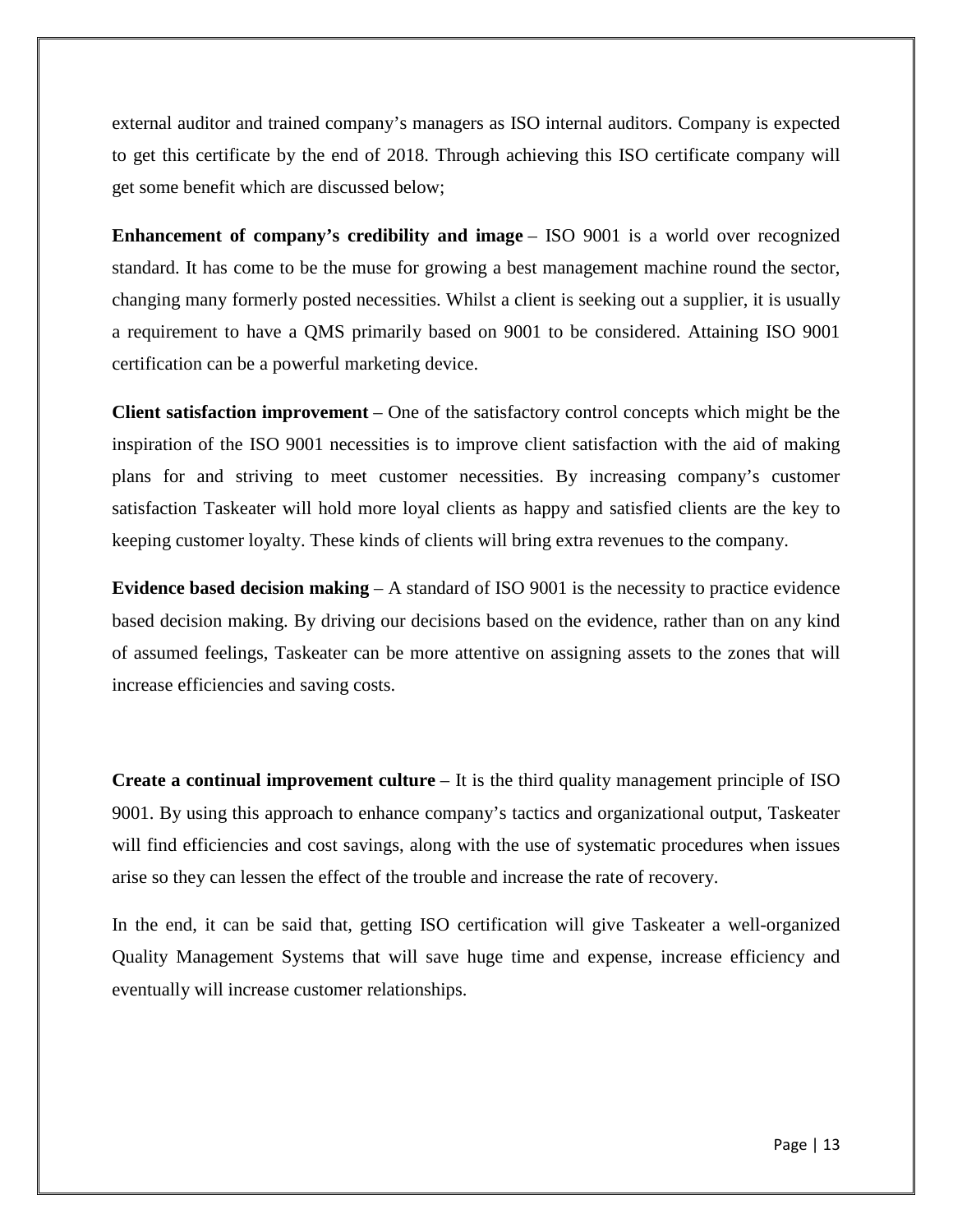# <span id="page-21-0"></span>**5.3 Production strategy: Level production or Chase demand?**

From my analysis, Taskeater follows **chase demand** strategy as their production strategy most of the time. Company keeps on hiring employees when they need and fire some of employees when the demand is low for their service. To eradicate firing cost, Company is now taking contractual employees for any particular project, when the project is over their job will be over. For example: Taskeater recently got a big client called Doordash. Taskeater needs additional 50+ employees to operate and maintain Doordash's work. But company cannot take that amount of employees at a time as it needs additional office space funds and other facilities. Thus, they are now taking part timer as well some contractual workers for this Doordash's project to reduce their cost and their threats which can be said as a chase demand strategy.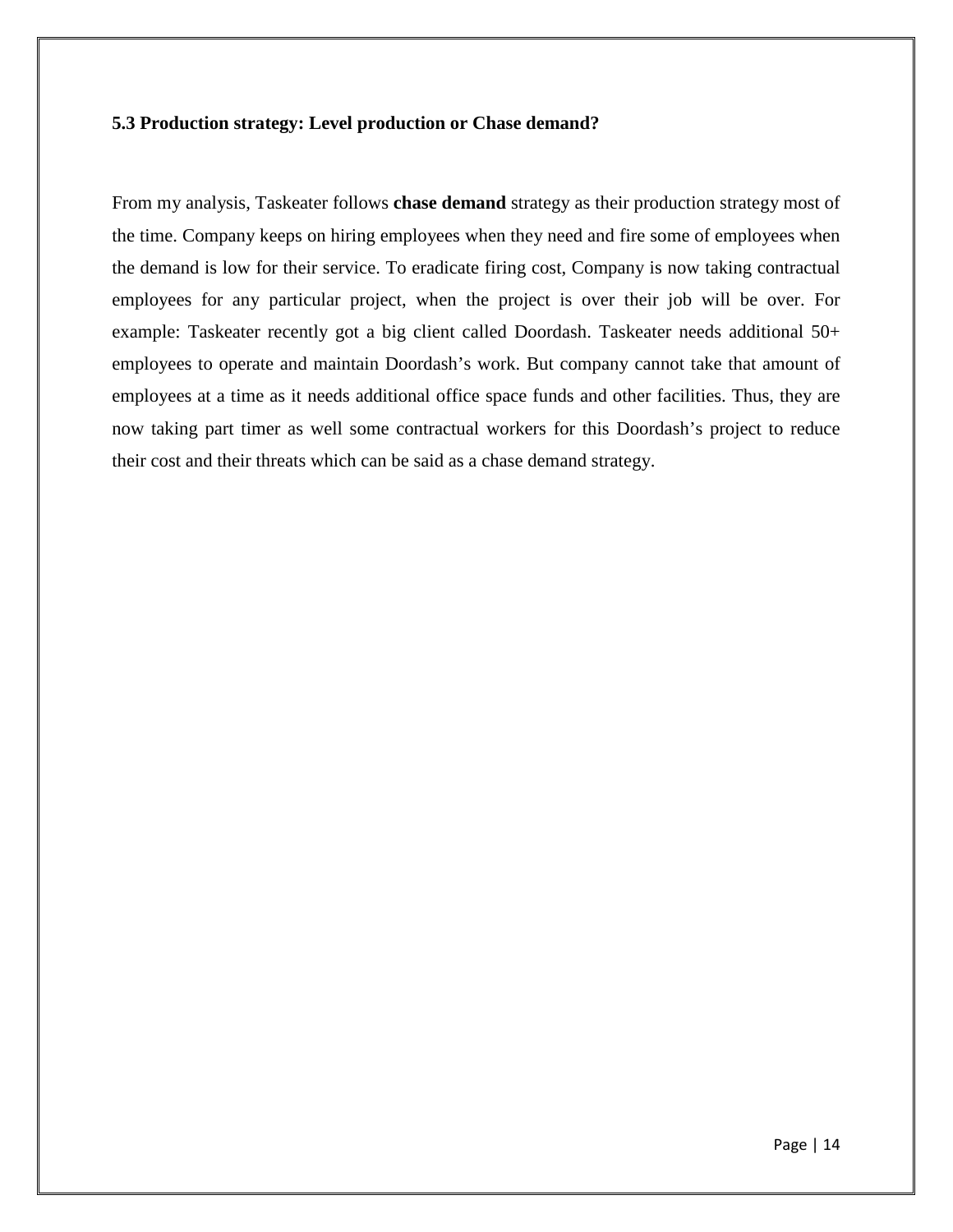# <span id="page-22-0"></span>**Chapter 6 Learning Outcome**

# <span id="page-22-1"></span>**6.1 Professional Learning**:

- Learn about different software tools and how to utilize them like excel, hubuco, email inspector etc.
- Learn to analyze and visualize data to identify the desire information.
- Learnt to finish any task within the time limit.
- Learnt how to do multitasking.
- Improved my negotiation skill and understood how to create a win-win situation.
- Since, we uphold a day-to-day communication with our client, my communication abilities are getting enhanced as well.
- Meeting deadlines, handling client's feedback and criticism which can help me to grow professionally.

# <span id="page-22-2"></span>**6.2 Academic Learning:**

- Through my experience I have also learned how supply chain of a BPO company like Taskeater works.
- Got an idea of how Taskeater manages their supply chain activities.

# <span id="page-22-3"></span>**6.3 Personal Learning:**

- Got the idea of how to work both as a team and solitary man.
- Working with different type of people is my another learning experience Sometimes me, myself have to give my own creativity and create a solution. Therefore, this experience increases my critical thinking ability.

Lastly, the main learning point is the responsibility. If something wrong happened from my side I have learnt to take the responsibility. Try to learn from my mistakes rather than blaming others.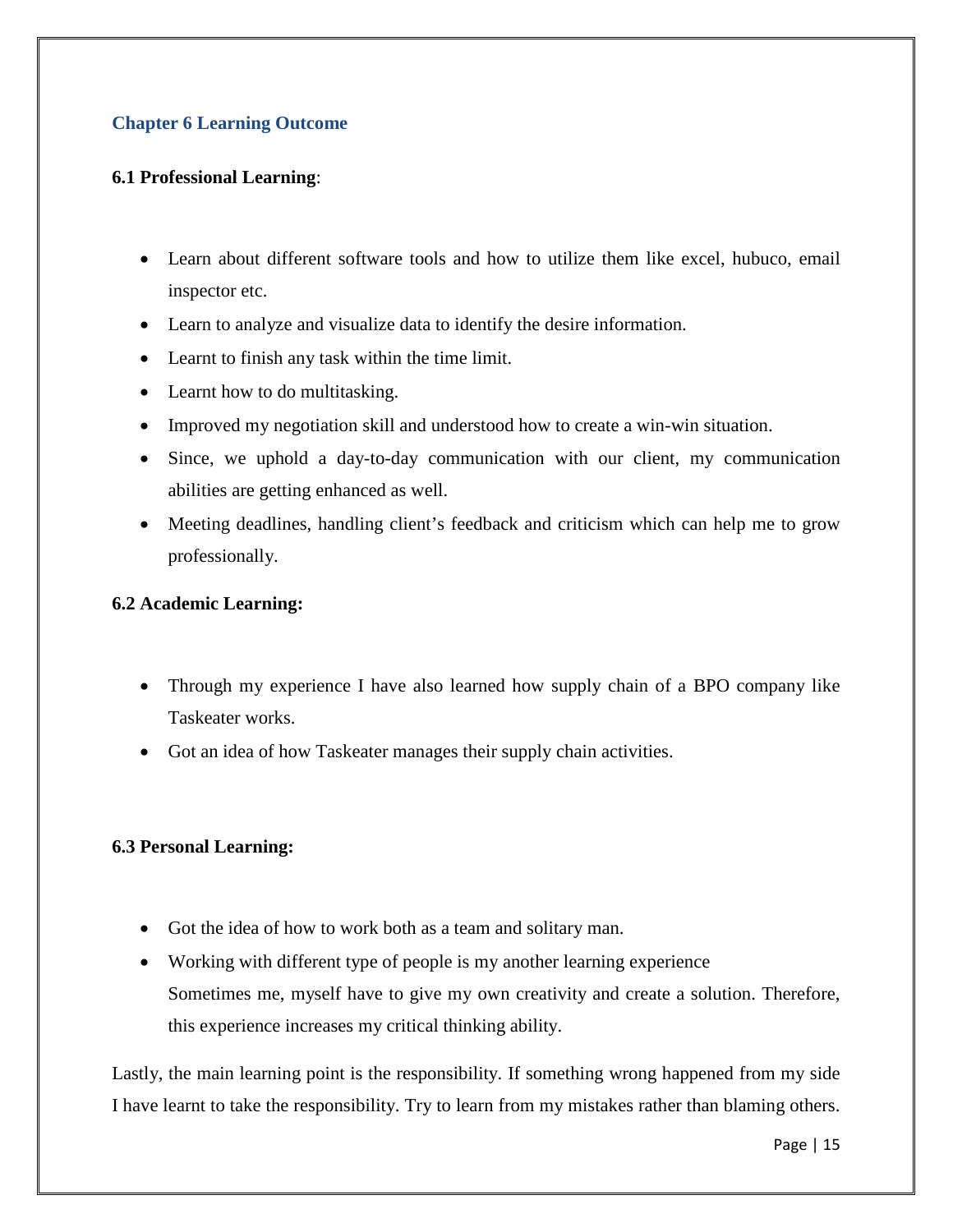Moreover, this internship experience helps me to make myself more mature and responsible personally and professionally.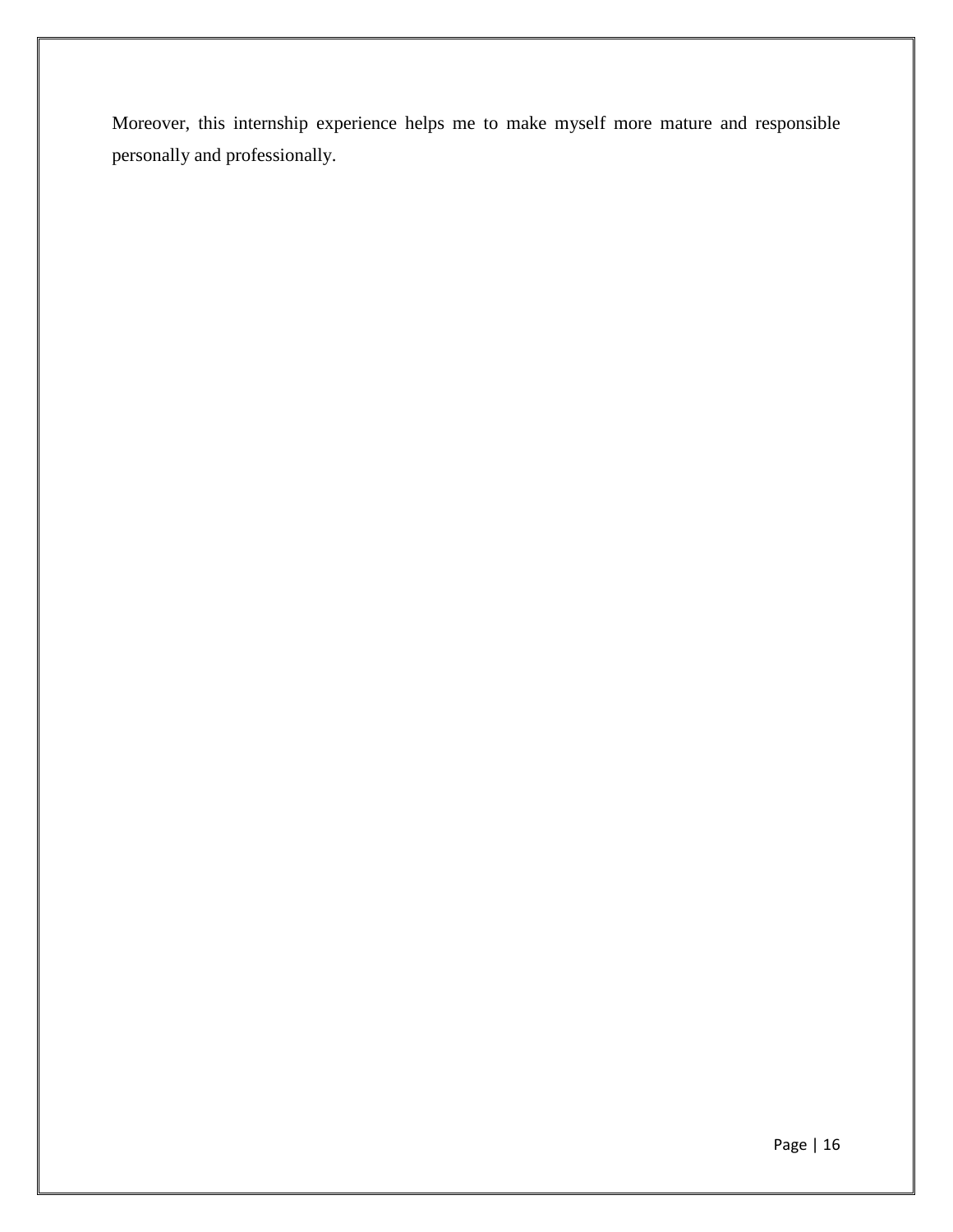## <span id="page-24-0"></span>**Chapter 7 Recommendation & Conclusion:**

### <span id="page-24-1"></span>**7.1 Recommendation:**

Taskeater is one of the fastest growing BPO in Bangladesh. Within 3 years its current employee working under Taskeater are almost 600, thus we can understand how much quickly it actually developing. Apart from its positive side there is also some negative side which from my view they need to think if they want to achieve a good and sustainable Business in the long run

**1. Vision and Mission:** From the company overview we can see that Taskeater does not have any Vision and mission. Taskeater have two particular goals but they also need a vision because otherwise they will not know where they want to see themselves in near future.

**2. Slow internet speed:** Internet speed of Bangladesh is also concerning point for Taskeater. Their average internet speed is 5-10 MBps which is not enough to operate a BPO. Hoq said. "We are connected to submarine cable network SEA-MEWE-4, which provides an Internet bandwidth of 24 gigabytes, but more speed needed and an alternative connection is essential to woo overseas clients". 40% of the businesses are expressively affected by sluggish internet speed here in Bangladesh. Web developer and software developer firms encounter this problem more often than the others. However, companies seem to come up with the situation and 60% companies have reported that they somehow manage it, although the working speed gets sluggish. This problem decreases company's efficiency.

**3. Problem of money transaction:** Our Government does not permit online business transaction yet. Without any confusion, Bangladeshi web-based businesses have indicated it as the biggest problem they face. Needless to say, most of the businesses are affected by this difficulty while trading internationally. The Biggest complication to run the outsourcing business, again majority of the firms has indicated worldwide money transaction difficulty as the most disappointing one. If Taskeater can eradicate this problem by consulting with Bangladesh government it will add a brick to their future.

4. **Problem in human Resource Department:** In Taskeater, currently there are more than 500 hundred Employees. However, the surprising thing is to maintain those 500 employees there is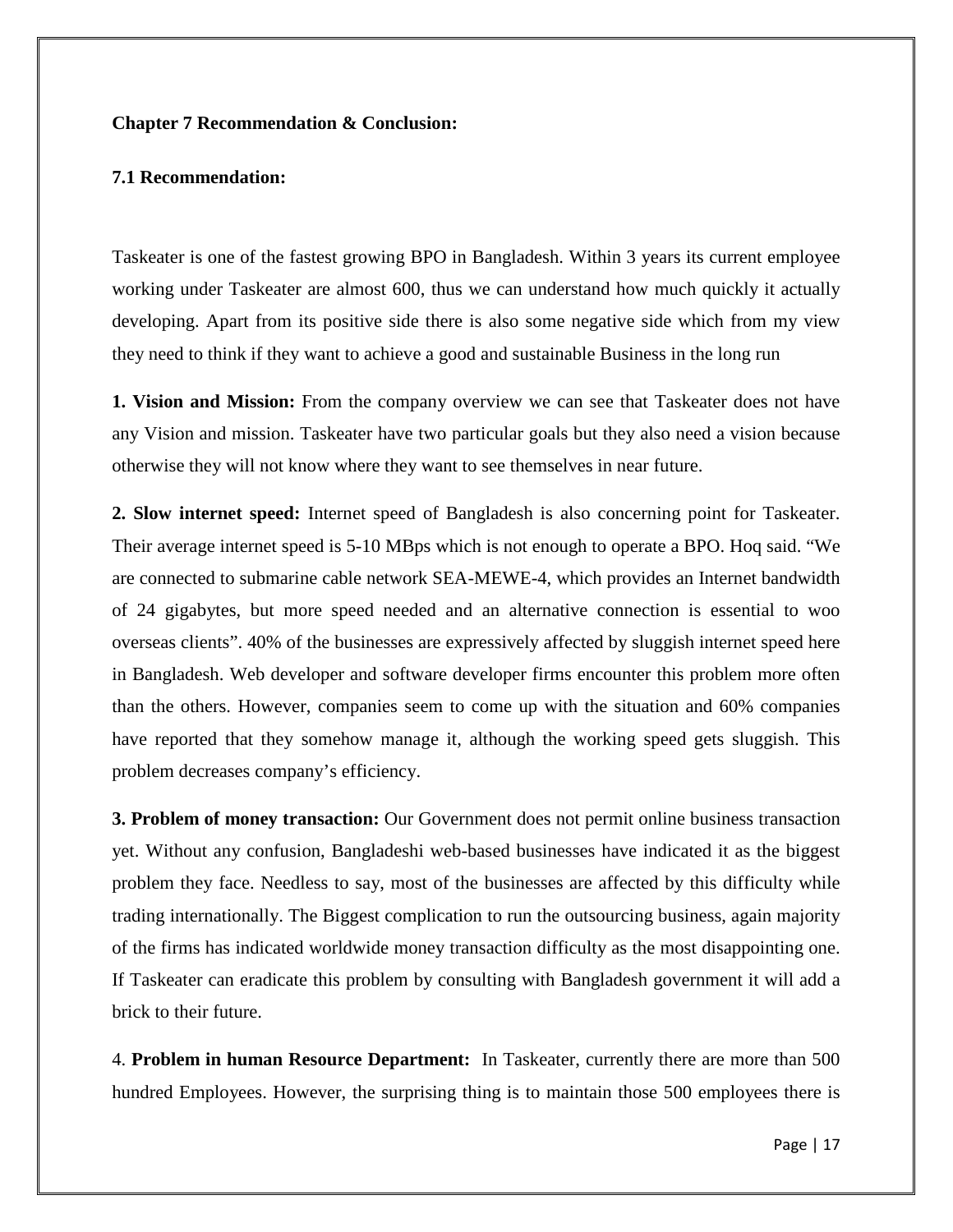only one HR manager available Mr. Imtiaz Ahmed. He is the only person who handles all the HR related issues of all the employees. One single HR person cannot handle a 500+ people's company. Thus we can see the problem. Taskeater needs a fully functional Human Resource department.

### <span id="page-25-0"></span>**7.2 Conclusion:**

Internship was for me an actual life gaining knowledge of experience. It gave me the taste of corporate culture and had organized me for the upcoming professional existence. It had given me the opportunity of handling real life situation. It has removed my indistinct ideas and misconceptions of company environment creating new vibe inner me so that you can absolutely help me to be a future leader within the corporate surroundings.

This report basically talks about the Taskeater and its outsourcing activities, which is a renowned BPO organization in Bangladesh. Outsourcing includes the contracting out of a business process to another party which is also known as business process outsourcing (BPO). Companies primarily outsource to reduce certain costs such as peripheral or "non-core" business expenses, high taxes, high energy costs, excessive government regulation, production and labor costs. The unique age demography of Bangladesh, coupled with the low-cost work force and Government's Incentive for the IT service sector, makes Bangladesh a major player at the global service outsourcing market. The demand of Bangladesh's works among the outsourcing market is putting the maximum tax facilities in this industry and there outsourcers from abroad are making the benefit of spending less in any work from Bangladesh. Currently Taskeater has more than 600 employees who are doing different outsourcing activities such as lead generation, content moderation, order processing, data processing etc. this wide range of activities makes Taskeater the largest diversified BPO of Bangladesh. There are some other organizations specialized to their respective fields such as ISPAB is working for ISP firms and BACCO is specialized for Call Center organizations and outsourcing. Bangladesh is competing with India, Pakistan and some eastern European countries in freelance work, which definitely speaks of the high caliber of Bangladeshi IT professionals. According to the result this study generated, I have found out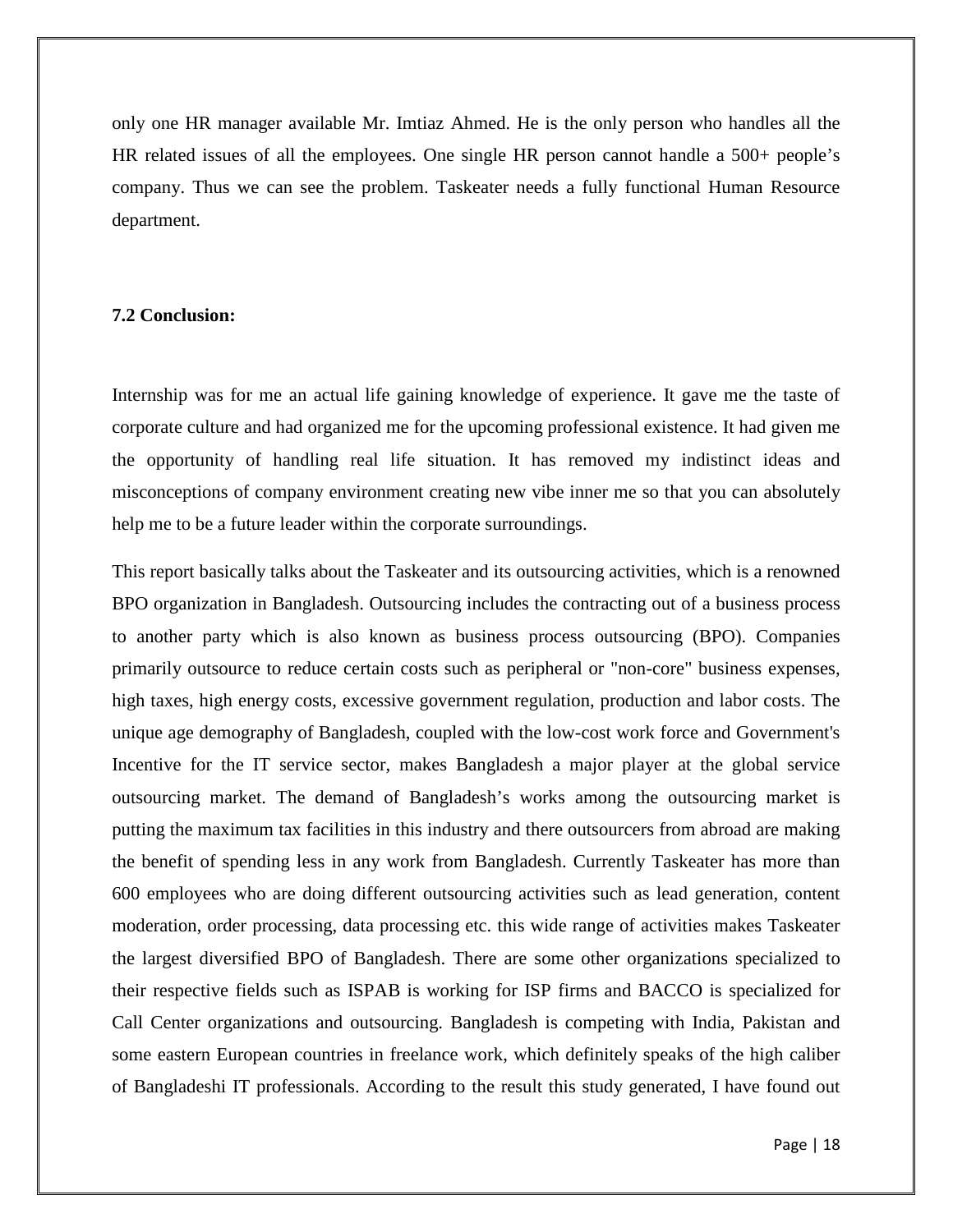that, lack of Vision and Mission, low internet speed, money transaction problem, are the main obstacle for Taskeater Bangladesh in terms of progressing in the field of outsourcing. Those barriers are limiting the potentiality and efficiency in Supply chain of Taskeater Bangladesh LTD. Nevertheless we can hope that Taskeater will overcome those problems and become an outsourcing giant in the world.